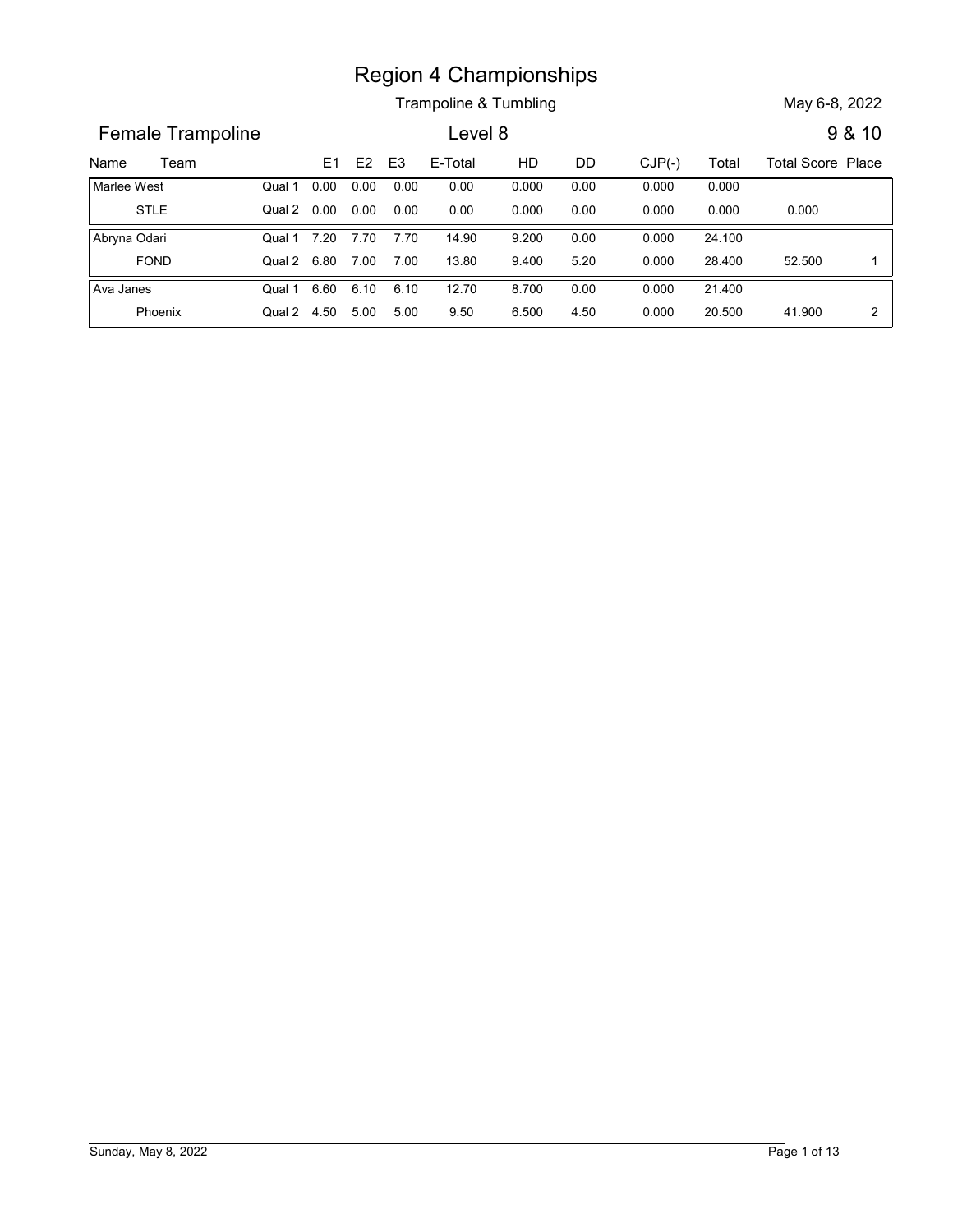|                   |                               |      |                | Region 4 Championships |       |      |          |        |                          |                |
|-------------------|-------------------------------|------|----------------|------------------------|-------|------|----------|--------|--------------------------|----------------|
|                   |                               |      |                | Trampoline & Tumbling  |       |      |          |        | May 6-8, 2022            |                |
| Female Trampoline |                               |      |                | Level 8                |       |      |          |        |                          | 11 & 12        |
| Team<br>Name      | E <sub>1</sub>                | E2   | E <sub>3</sub> | E-Total                | HD    | DD   | $CJP(-)$ | Total  | <b>Total Score Place</b> |                |
| Stella Teeter     | 8.00<br>Qual 1                | 8.50 | 8.50           | 16.50                  | 9.500 | 0.00 | 0.000    | 26.000 |                          |                |
| Helix             | Qual 2 7.50                   | 7.70 | 7.70           | 15.20                  | 9.600 | 6.00 | 0.000    | 30.800 | 56.800                   | -1             |
| Jaida Bullard     | 8.00<br>Qual 1                | 8.50 | 8.50           | 16.50                  | 9.700 | 0.00 | 0.000    | 26.200 |                          |                |
| Premier           | Qual 2 7.70                   | 7.70 | 7.70           | 15.40                  | 9.700 | 5.20 | 0.000    | 30.300 | 56.500                   | $\overline{a}$ |
| Audrey Barnard    | 8.10<br>Qual 1                | 8.30 | 8.30           | 16.40                  | 9.600 | 0.00 | 0.000    | 26.000 |                          |                |
| DeVeau            | Qual 2 7.60                   | 7.90 | 7.90           | 15.50                  | 9.500 | 5.20 | 0.000    | 30.200 | 56.200                   | 3              |
| Adison Ziccardi   | 7.80<br>Qual 1                | 8.20 | 8.20           | 16.00                  | 9.500 | 0.00 | 0.000    | 25.500 |                          |                |
| Midwest           | Qual 2 7.40                   | 7.50 | 7.50           | 14.90                  | 9.100 | 5.90 | 0.000    | 29.900 | 55.400                   | 4              |
| Lucy Brezina      | 7.50<br>Qual 1                | 7.90 | 7.90           | 15.40                  | 9.500 | 0.00 | 0.000    | 24.900 |                          |                |
| Gleasons          | Qual 2 7.50                   | 7.80 | 7.80           | 15.30                  | 9.700 | 5.20 | 0.000    | 30.200 | 55.100                   | 5              |
| Luciana Popp      | 8.00<br>Qual 1                | 7.50 | 7.50           | 15.50                  | 9.600 | 0.00 | 0.000    | 25.100 |                          |                |
| Premier           | Qual 2 7.70 7.50 7.50         |      |                | 15.20                  | 9.500 | 4.60 | 0.000    | 29.300 | 54.400                   | 6              |
| Vivien Lenart     | Qual 1 $\overline{7.60}$ 7.60 |      | 7.60           | 15.20                  | 9.000 | 0.00 | 0.000    | 24.200 |                          |                |
| Midwest           | Qual 2 7.50 8.00 8.00         |      |                | 15.50                  | 9.200 | 5.40 | 0.000    | 30.100 | 54.300                   | $\overline{7}$ |
| Stella Shuster    | Qual 1 7.90 7.60              |      | 7.60           | 15.50                  | 9.300 | 0.00 | 0.000    | 24.800 |                          |                |
| Integrit          | Qual 2 7.70 7.70 7.70         |      |                | 15.40                  | 9.600 | 4.20 | 0.000    | 29.200 | 54.000                   | 8              |
| Olivia Stroop     | Qual 1 7.00 7.10 7.10         |      |                | 14.10                  | 7.900 | 0.00 | 0.000    | 22.000 |                          |                |
| Integrit          | Qual 2 7.60 7.70 7.70         |      |                | 15.30                  | 9.000 | 4.20 | 0.000    | 28.500 | 50.500                   | 9              |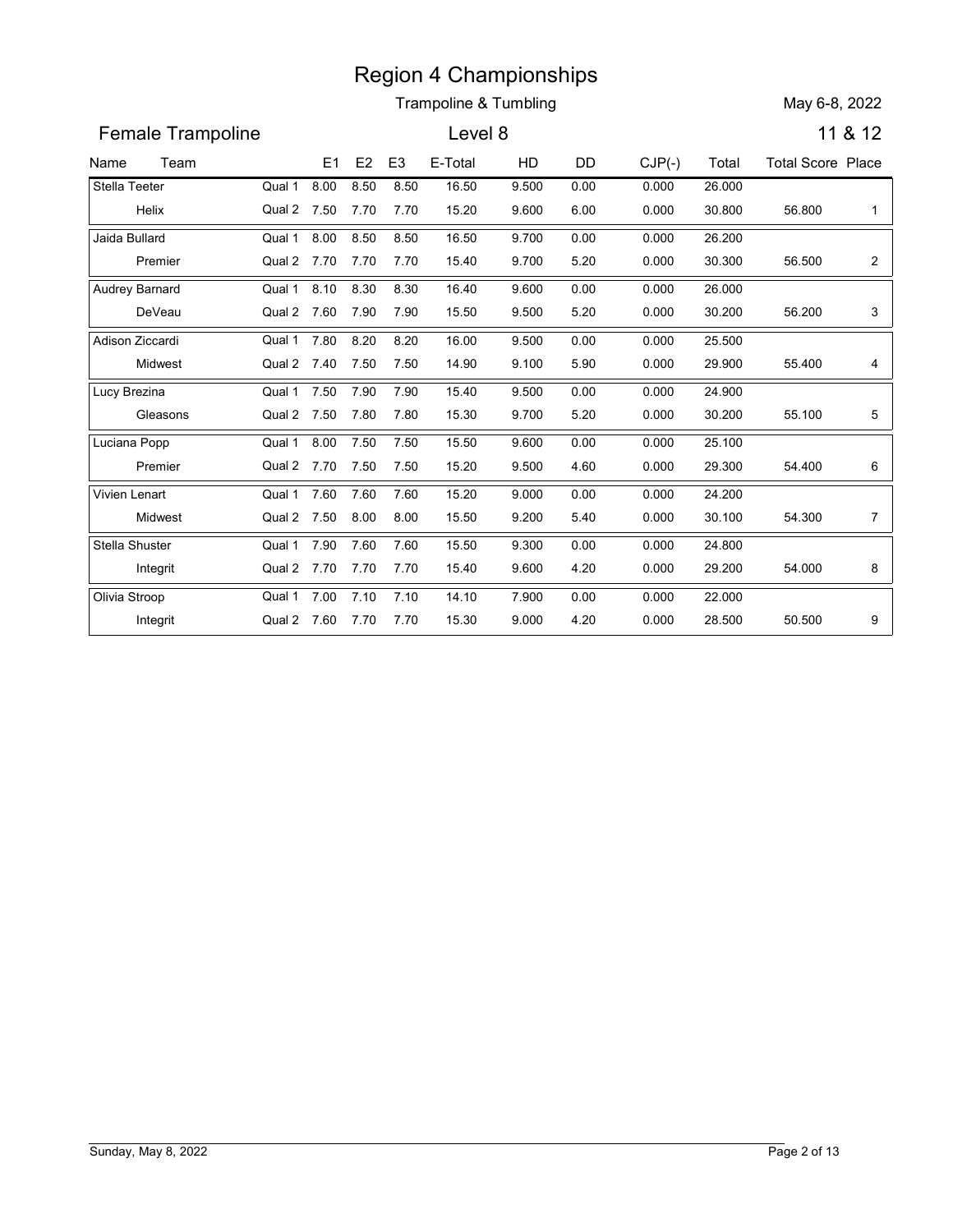| Trampoline & Tumbling<br><b>Female Trampoline</b><br>Level 8<br>Team<br>E <sub>3</sub><br>E-Total<br>HD<br>E1<br>E <sub>2</sub><br>DD<br><b>Brianna McIlvaine</b><br>8.00<br>8.10<br>8.10<br>16.10<br>Qual 1<br>9.300<br>0.00<br>Qual 2 7.80<br>7.90<br>15.70<br>9.200<br>6.00<br>DeVeau<br>7.90<br>Kira New<br>8.30<br>8.10<br>8.10<br>Qual 1<br>16.40<br>9.500<br>0.00<br>TheFlip<br>Qual 2 7.30<br>7.40<br>7.40<br>14.70<br>9.500<br>5.90<br>7.70<br>Tess McHugh<br>8.10<br>7.70<br>15.80<br>9.700<br>0.00<br>Qual 1<br>Qual 2 7.20<br>Airborne<br>7.40<br>7.40<br>14.60<br>9.500<br>6.00<br>7.50<br>8.00<br>8.00<br>15.50<br>9.200<br>Qual 1<br>0.00<br>Qual 2 7.60<br>7.70<br>7.70<br>15.30<br>9.300<br>6.00<br>Phoenix<br>8.10<br>8.10<br>8.10<br>16.20<br>Aubrey Myles<br>Qual 1<br>9.600<br>0.00<br><b>STLE</b><br>Qual 2 7.70<br>7.30<br>7.30<br>15.00<br>9.200<br>5.30<br>7.60<br>15.70<br>Jojo Arata<br>8.10<br>8.10<br>9.400<br>0.00<br>Qual 1<br>DeVeau<br>Qual 2 7.10 7.60 7.60<br>14.70<br>9.000<br>6.00<br><b>Hailey Norton</b><br>Qual 1 7.40 7.80<br>7.80<br>15.20<br>9.600<br>0.00<br>Qual 2 7.20 7.70<br>14.90<br>5.30<br>Airborne<br>7.70<br>9.500<br>Qual 1 7.70 7.90<br><b>Elizabeth Dring</b><br>7.90<br>15.60<br>9.600<br>0.00<br>MandM<br>Qual 2 7.30 7.50 7.50<br>14.80<br>9.300<br>4.70<br>Qual 1 7.60 7.40<br>Amberlyn DeGroot<br>7.40<br>0.00<br>15.00<br>9.800<br>Qual 2 7.30 7.20<br>Scamps<br>7.20<br>14.50<br>9.300<br>5.10<br>Vera Flores<br>Qual 1 7.40 7.70<br>7.70<br>15.10<br>9.400<br>0.00<br>Qual 2 7.00 7.50 7.50<br>Gleasons<br>14.50<br>9.400<br>5.20<br>Qual 1 7.70 7.80<br>7.80<br>15.50<br>Katiana Anderson<br>8.800<br>0.00<br>TwistSta<br>Qual 2 7.10 7.60<br>7.60<br>14.70<br>9.200<br>5.30<br>Qual 1 7.40 7.30<br>7.30<br>14.70<br>8.900<br>0.00<br>HighEne<br>Qual 2 6.90 6.70<br>6.70<br>13.60<br>9.600<br>5.30<br>Addie Vieth<br>Qual 1 6.80 7.30<br>7.30<br>14.10<br>9.100<br>0.00<br>KansasCi<br>Qual 2 7.40 7.60<br>7.60<br>15.00<br>9.200<br>4.70 | $CJP(-)$<br>Total<br>0.000<br>25.400<br>0.000<br>30.900<br>0.000<br>25.900<br>0.000<br>30.100<br>0.000<br>25.500<br>0.000<br>30.100<br>0.000<br>24.700<br>0.000<br>30.600<br>0.000<br>25.800<br>0.000<br>29.500<br>0.000<br>25.100<br>0.000<br>29.700<br>0.000<br>24.800<br>0.000<br>29.700<br>0.000<br>25.200 | May 6-8, 2022<br><b>Total Score Place</b><br>56.300<br>56.000<br>55.600<br>55.300<br>55.300<br>54.800<br>54.500 | 13 & 14<br>$\mathbf{1}$<br>$\overline{c}$<br>3<br>4<br>5<br>6 |
|-------------------------------------------------------------------------------------------------------------------------------------------------------------------------------------------------------------------------------------------------------------------------------------------------------------------------------------------------------------------------------------------------------------------------------------------------------------------------------------------------------------------------------------------------------------------------------------------------------------------------------------------------------------------------------------------------------------------------------------------------------------------------------------------------------------------------------------------------------------------------------------------------------------------------------------------------------------------------------------------------------------------------------------------------------------------------------------------------------------------------------------------------------------------------------------------------------------------------------------------------------------------------------------------------------------------------------------------------------------------------------------------------------------------------------------------------------------------------------------------------------------------------------------------------------------------------------------------------------------------------------------------------------------------------------------------------------------------------------------------------------------------------------------------------------------------------------------------------------------------------------------------------------------------------------------------------------------------------------------------------------------|----------------------------------------------------------------------------------------------------------------------------------------------------------------------------------------------------------------------------------------------------------------------------------------------------------------|-----------------------------------------------------------------------------------------------------------------|---------------------------------------------------------------|
| Name<br>Mya Lapeyrouse<br>Natalie Bier                                                                                                                                                                                                                                                                                                                                                                                                                                                                                                                                                                                                                                                                                                                                                                                                                                                                                                                                                                                                                                                                                                                                                                                                                                                                                                                                                                                                                                                                                                                                                                                                                                                                                                                                                                                                                                                                                                                                                                      |                                                                                                                                                                                                                                                                                                                |                                                                                                                 |                                                               |
|                                                                                                                                                                                                                                                                                                                                                                                                                                                                                                                                                                                                                                                                                                                                                                                                                                                                                                                                                                                                                                                                                                                                                                                                                                                                                                                                                                                                                                                                                                                                                                                                                                                                                                                                                                                                                                                                                                                                                                                                             |                                                                                                                                                                                                                                                                                                                |                                                                                                                 |                                                               |
|                                                                                                                                                                                                                                                                                                                                                                                                                                                                                                                                                                                                                                                                                                                                                                                                                                                                                                                                                                                                                                                                                                                                                                                                                                                                                                                                                                                                                                                                                                                                                                                                                                                                                                                                                                                                                                                                                                                                                                                                             |                                                                                                                                                                                                                                                                                                                |                                                                                                                 |                                                               |
|                                                                                                                                                                                                                                                                                                                                                                                                                                                                                                                                                                                                                                                                                                                                                                                                                                                                                                                                                                                                                                                                                                                                                                                                                                                                                                                                                                                                                                                                                                                                                                                                                                                                                                                                                                                                                                                                                                                                                                                                             |                                                                                                                                                                                                                                                                                                                |                                                                                                                 |                                                               |
|                                                                                                                                                                                                                                                                                                                                                                                                                                                                                                                                                                                                                                                                                                                                                                                                                                                                                                                                                                                                                                                                                                                                                                                                                                                                                                                                                                                                                                                                                                                                                                                                                                                                                                                                                                                                                                                                                                                                                                                                             |                                                                                                                                                                                                                                                                                                                |                                                                                                                 |                                                               |
|                                                                                                                                                                                                                                                                                                                                                                                                                                                                                                                                                                                                                                                                                                                                                                                                                                                                                                                                                                                                                                                                                                                                                                                                                                                                                                                                                                                                                                                                                                                                                                                                                                                                                                                                                                                                                                                                                                                                                                                                             |                                                                                                                                                                                                                                                                                                                |                                                                                                                 |                                                               |
|                                                                                                                                                                                                                                                                                                                                                                                                                                                                                                                                                                                                                                                                                                                                                                                                                                                                                                                                                                                                                                                                                                                                                                                                                                                                                                                                                                                                                                                                                                                                                                                                                                                                                                                                                                                                                                                                                                                                                                                                             |                                                                                                                                                                                                                                                                                                                |                                                                                                                 |                                                               |
|                                                                                                                                                                                                                                                                                                                                                                                                                                                                                                                                                                                                                                                                                                                                                                                                                                                                                                                                                                                                                                                                                                                                                                                                                                                                                                                                                                                                                                                                                                                                                                                                                                                                                                                                                                                                                                                                                                                                                                                                             |                                                                                                                                                                                                                                                                                                                |                                                                                                                 |                                                               |
|                                                                                                                                                                                                                                                                                                                                                                                                                                                                                                                                                                                                                                                                                                                                                                                                                                                                                                                                                                                                                                                                                                                                                                                                                                                                                                                                                                                                                                                                                                                                                                                                                                                                                                                                                                                                                                                                                                                                                                                                             |                                                                                                                                                                                                                                                                                                                |                                                                                                                 |                                                               |
|                                                                                                                                                                                                                                                                                                                                                                                                                                                                                                                                                                                                                                                                                                                                                                                                                                                                                                                                                                                                                                                                                                                                                                                                                                                                                                                                                                                                                                                                                                                                                                                                                                                                                                                                                                                                                                                                                                                                                                                                             |                                                                                                                                                                                                                                                                                                                |                                                                                                                 |                                                               |
|                                                                                                                                                                                                                                                                                                                                                                                                                                                                                                                                                                                                                                                                                                                                                                                                                                                                                                                                                                                                                                                                                                                                                                                                                                                                                                                                                                                                                                                                                                                                                                                                                                                                                                                                                                                                                                                                                                                                                                                                             |                                                                                                                                                                                                                                                                                                                |                                                                                                                 |                                                               |
|                                                                                                                                                                                                                                                                                                                                                                                                                                                                                                                                                                                                                                                                                                                                                                                                                                                                                                                                                                                                                                                                                                                                                                                                                                                                                                                                                                                                                                                                                                                                                                                                                                                                                                                                                                                                                                                                                                                                                                                                             |                                                                                                                                                                                                                                                                                                                |                                                                                                                 |                                                               |
|                                                                                                                                                                                                                                                                                                                                                                                                                                                                                                                                                                                                                                                                                                                                                                                                                                                                                                                                                                                                                                                                                                                                                                                                                                                                                                                                                                                                                                                                                                                                                                                                                                                                                                                                                                                                                                                                                                                                                                                                             |                                                                                                                                                                                                                                                                                                                |                                                                                                                 |                                                               |
|                                                                                                                                                                                                                                                                                                                                                                                                                                                                                                                                                                                                                                                                                                                                                                                                                                                                                                                                                                                                                                                                                                                                                                                                                                                                                                                                                                                                                                                                                                                                                                                                                                                                                                                                                                                                                                                                                                                                                                                                             |                                                                                                                                                                                                                                                                                                                |                                                                                                                 |                                                               |
|                                                                                                                                                                                                                                                                                                                                                                                                                                                                                                                                                                                                                                                                                                                                                                                                                                                                                                                                                                                                                                                                                                                                                                                                                                                                                                                                                                                                                                                                                                                                                                                                                                                                                                                                                                                                                                                                                                                                                                                                             |                                                                                                                                                                                                                                                                                                                |                                                                                                                 |                                                               |
|                                                                                                                                                                                                                                                                                                                                                                                                                                                                                                                                                                                                                                                                                                                                                                                                                                                                                                                                                                                                                                                                                                                                                                                                                                                                                                                                                                                                                                                                                                                                                                                                                                                                                                                                                                                                                                                                                                                                                                                                             |                                                                                                                                                                                                                                                                                                                |                                                                                                                 | $\overline{7}$                                                |
|                                                                                                                                                                                                                                                                                                                                                                                                                                                                                                                                                                                                                                                                                                                                                                                                                                                                                                                                                                                                                                                                                                                                                                                                                                                                                                                                                                                                                                                                                                                                                                                                                                                                                                                                                                                                                                                                                                                                                                                                             |                                                                                                                                                                                                                                                                                                                |                                                                                                                 |                                                               |
|                                                                                                                                                                                                                                                                                                                                                                                                                                                                                                                                                                                                                                                                                                                                                                                                                                                                                                                                                                                                                                                                                                                                                                                                                                                                                                                                                                                                                                                                                                                                                                                                                                                                                                                                                                                                                                                                                                                                                                                                             | 0.000<br>28.800                                                                                                                                                                                                                                                                                                | 54.000                                                                                                          | 8                                                             |
|                                                                                                                                                                                                                                                                                                                                                                                                                                                                                                                                                                                                                                                                                                                                                                                                                                                                                                                                                                                                                                                                                                                                                                                                                                                                                                                                                                                                                                                                                                                                                                                                                                                                                                                                                                                                                                                                                                                                                                                                             | 0.000<br>24.800<br>0.000<br>28.900                                                                                                                                                                                                                                                                             | 53.700                                                                                                          | 9                                                             |
|                                                                                                                                                                                                                                                                                                                                                                                                                                                                                                                                                                                                                                                                                                                                                                                                                                                                                                                                                                                                                                                                                                                                                                                                                                                                                                                                                                                                                                                                                                                                                                                                                                                                                                                                                                                                                                                                                                                                                                                                             | 0.000<br>24.500                                                                                                                                                                                                                                                                                                |                                                                                                                 |                                                               |
|                                                                                                                                                                                                                                                                                                                                                                                                                                                                                                                                                                                                                                                                                                                                                                                                                                                                                                                                                                                                                                                                                                                                                                                                                                                                                                                                                                                                                                                                                                                                                                                                                                                                                                                                                                                                                                                                                                                                                                                                             | 0.000<br>29.100                                                                                                                                                                                                                                                                                                | 53.600                                                                                                          | 10                                                            |
|                                                                                                                                                                                                                                                                                                                                                                                                                                                                                                                                                                                                                                                                                                                                                                                                                                                                                                                                                                                                                                                                                                                                                                                                                                                                                                                                                                                                                                                                                                                                                                                                                                                                                                                                                                                                                                                                                                                                                                                                             | 24.300<br>0.000                                                                                                                                                                                                                                                                                                |                                                                                                                 |                                                               |
|                                                                                                                                                                                                                                                                                                                                                                                                                                                                                                                                                                                                                                                                                                                                                                                                                                                                                                                                                                                                                                                                                                                                                                                                                                                                                                                                                                                                                                                                                                                                                                                                                                                                                                                                                                                                                                                                                                                                                                                                             | 0.000<br>29.200                                                                                                                                                                                                                                                                                                | 53.500                                                                                                          | 11                                                            |
|                                                                                                                                                                                                                                                                                                                                                                                                                                                                                                                                                                                                                                                                                                                                                                                                                                                                                                                                                                                                                                                                                                                                                                                                                                                                                                                                                                                                                                                                                                                                                                                                                                                                                                                                                                                                                                                                                                                                                                                                             | 23.600<br>0.000                                                                                                                                                                                                                                                                                                |                                                                                                                 |                                                               |
|                                                                                                                                                                                                                                                                                                                                                                                                                                                                                                                                                                                                                                                                                                                                                                                                                                                                                                                                                                                                                                                                                                                                                                                                                                                                                                                                                                                                                                                                                                                                                                                                                                                                                                                                                                                                                                                                                                                                                                                                             | 0.000<br>28.500                                                                                                                                                                                                                                                                                                | 52.100                                                                                                          | 12                                                            |
|                                                                                                                                                                                                                                                                                                                                                                                                                                                                                                                                                                                                                                                                                                                                                                                                                                                                                                                                                                                                                                                                                                                                                                                                                                                                                                                                                                                                                                                                                                                                                                                                                                                                                                                                                                                                                                                                                                                                                                                                             | 0.000<br>23.200                                                                                                                                                                                                                                                                                                |                                                                                                                 |                                                               |
|                                                                                                                                                                                                                                                                                                                                                                                                                                                                                                                                                                                                                                                                                                                                                                                                                                                                                                                                                                                                                                                                                                                                                                                                                                                                                                                                                                                                                                                                                                                                                                                                                                                                                                                                                                                                                                                                                                                                                                                                             | 0.000<br>28.900                                                                                                                                                                                                                                                                                                | 52.100                                                                                                          | 13                                                            |
| Qual 1 6.70 6.90<br>6.90<br>8.900<br>Ariana Hurd<br>13.60<br>0.00                                                                                                                                                                                                                                                                                                                                                                                                                                                                                                                                                                                                                                                                                                                                                                                                                                                                                                                                                                                                                                                                                                                                                                                                                                                                                                                                                                                                                                                                                                                                                                                                                                                                                                                                                                                                                                                                                                                                           | 22.500<br>0.000                                                                                                                                                                                                                                                                                                |                                                                                                                 |                                                               |
| LGA<br>Qual 2 7.30 7.50<br>7.50<br>14.80<br>9.500<br>4.70                                                                                                                                                                                                                                                                                                                                                                                                                                                                                                                                                                                                                                                                                                                                                                                                                                                                                                                                                                                                                                                                                                                                                                                                                                                                                                                                                                                                                                                                                                                                                                                                                                                                                                                                                                                                                                                                                                                                                   | 0.000<br>29.000                                                                                                                                                                                                                                                                                                | 51.500                                                                                                          | 14                                                            |
| Lily Durbin<br>Qual 1 7.10<br>6.60<br>6.60<br>13.70<br>9.400<br>0.00                                                                                                                                                                                                                                                                                                                                                                                                                                                                                                                                                                                                                                                                                                                                                                                                                                                                                                                                                                                                                                                                                                                                                                                                                                                                                                                                                                                                                                                                                                                                                                                                                                                                                                                                                                                                                                                                                                                                        | 23.100<br>0.000                                                                                                                                                                                                                                                                                                |                                                                                                                 |                                                               |
| Qual 2 6.90 7.40 7.40<br>Phoenix<br>14.30<br>9.100<br>4.40                                                                                                                                                                                                                                                                                                                                                                                                                                                                                                                                                                                                                                                                                                                                                                                                                                                                                                                                                                                                                                                                                                                                                                                                                                                                                                                                                                                                                                                                                                                                                                                                                                                                                                                                                                                                                                                                                                                                                  | 0.000<br>27.800                                                                                                                                                                                                                                                                                                | 50.900                                                                                                          | 15                                                            |
| Qual 1 7.10 7.20<br>Peri Kellum<br>7.20<br>14.30<br>8.500<br>0.00                                                                                                                                                                                                                                                                                                                                                                                                                                                                                                                                                                                                                                                                                                                                                                                                                                                                                                                                                                                                                                                                                                                                                                                                                                                                                                                                                                                                                                                                                                                                                                                                                                                                                                                                                                                                                                                                                                                                           | 0.000<br>22.800                                                                                                                                                                                                                                                                                                |                                                                                                                 |                                                               |
| Qual 2 6.90 7.40 7.40<br>Gleasons<br>14.30<br>9.100<br>4.60                                                                                                                                                                                                                                                                                                                                                                                                                                                                                                                                                                                                                                                                                                                                                                                                                                                                                                                                                                                                                                                                                                                                                                                                                                                                                                                                                                                                                                                                                                                                                                                                                                                                                                                                                                                                                                                                                                                                                 | 0.000<br>28.000                                                                                                                                                                                                                                                                                                | 50.800                                                                                                          | 16                                                            |
| Macie Marsh<br>4.90<br>4.80<br>Qual 1<br>4.80<br>5.600<br>0.00<br>9.70                                                                                                                                                                                                                                                                                                                                                                                                                                                                                                                                                                                                                                                                                                                                                                                                                                                                                                                                                                                                                                                                                                                                                                                                                                                                                                                                                                                                                                                                                                                                                                                                                                                                                                                                                                                                                                                                                                                                      | 15.300<br>0.000                                                                                                                                                                                                                                                                                                |                                                                                                                 |                                                               |
| HighEne<br>Qual 2 6.80 7.10<br>7.10<br>13.90<br>9.100<br>5.90                                                                                                                                                                                                                                                                                                                                                                                                                                                                                                                                                                                                                                                                                                                                                                                                                                                                                                                                                                                                                                                                                                                                                                                                                                                                                                                                                                                                                                                                                                                                                                                                                                                                                                                                                                                                                                                                                                                                               | 0.000<br>28.900                                                                                                                                                                                                                                                                                                | 44.200                                                                                                          | 17                                                            |
| Qual 1 7.00 7.30<br>7.30<br>14.30<br>9.300<br>0.00<br>Teagan Doll                                                                                                                                                                                                                                                                                                                                                                                                                                                                                                                                                                                                                                                                                                                                                                                                                                                                                                                                                                                                                                                                                                                                                                                                                                                                                                                                                                                                                                                                                                                                                                                                                                                                                                                                                                                                                                                                                                                                           | 0.000<br>23.600                                                                                                                                                                                                                                                                                                |                                                                                                                 |                                                               |
| MandM<br>Qual 2 4.80 4.80<br>4.80<br>9.60<br>6.600<br>3.30                                                                                                                                                                                                                                                                                                                                                                                                                                                                                                                                                                                                                                                                                                                                                                                                                                                                                                                                                                                                                                                                                                                                                                                                                                                                                                                                                                                                                                                                                                                                                                                                                                                                                                                                                                                                                                                                                                                                                  | 0.000<br>19.500                                                                                                                                                                                                                                                                                                | 43.100                                                                                                          | 18                                                            |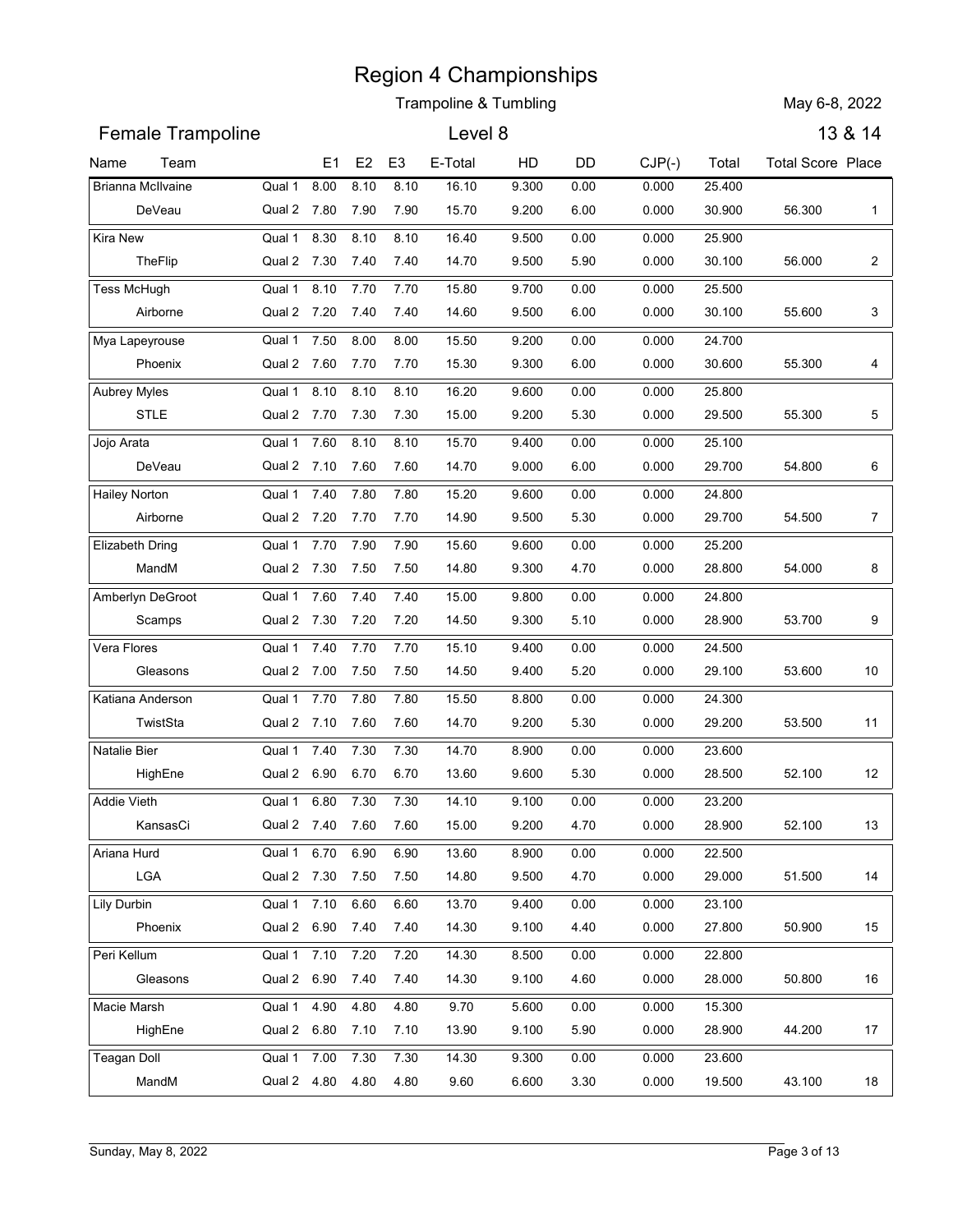|                         |                                           |              |                | <b>Region 4 Championships</b><br>Trampoline & Tumbling |                |              |                |                  | May 6-8, 2022            |                |
|-------------------------|-------------------------------------------|--------------|----------------|--------------------------------------------------------|----------------|--------------|----------------|------------------|--------------------------|----------------|
| Female Trampoline       |                                           |              |                | Level 8                                                |                |              |                |                  | 15 & Over                |                |
| Team<br>Name            |                                           | E1<br>E2     | E <sub>3</sub> | E-Total                                                | HD             | DD           | $CJP(-)$       | Total            | <b>Total Score Place</b> |                |
| Lydia Leineweber        | Qual 1<br>8.90                            | 8.90         | 8.90           | 17.80                                                  | 9.500          | 0.00         | 0.000          | 27.300           |                          |                |
| <b>MJM</b>              | Qual 2 7.80                               | 7.90         | 7.90           | 15.70                                                  | 9.200          | 6.00         | 0.000          | 30.900           | 58.200                   | $\mathbf{1}$   |
| Zahara Ray              | Qual 1<br>8.20                            | 8.40         | 8.40           | 16.60                                                  | 9.300          | 0.00         | 0.000          | 25.900           |                          |                |
| MissMar                 | Qual 2 7.50                               | 7.40         | 7.40           | 14.90                                                  | 9.000          | 6.00         | 0.000          | 29.900           | 55.800                   | $\overline{2}$ |
| <b>Ritu Singh</b>       | 8.50<br>Qual 1                            | 8.60         | 8.60           | 17.10                                                  | 9.400          | 0.00         | 0.000          | 26.500           |                          |                |
| <b>STLE</b>             | Qual 2 7.20                               | 6.90         | 6.90           | 14.10                                                  | 9.600          | 5.30         | 0.000          | 29.000           | 55.500                   | 3              |
| Abby Audiss<br>Skywalk  | 7.80<br>Qual 1<br>Qual 2 7.70             | 8.00<br>7.80 | 8.00<br>7.80   | 15.80<br>15.50                                         | 9.100<br>9.600 | 0.00<br>5.40 | 0.000<br>0.000 | 24.900<br>30.500 | 55.400                   | 4              |
| Anya Reppa              | 7.50<br>Qual 1                            | 7.90         | 7.90           | 15.40                                                  | 9.200          | 0.00         | 0.000          | 24.600           |                          |                |
| NSAG-WI                 | Qual 2 7.90                               | 8.40         | 8.40           | 16.30                                                  | 9.600          | 4.90         | 0.000          | 30.800           | 55.400                   | 5              |
| Arianna Goelzer         | Qual 1<br>8.10                            | 8.60         | 8.60           | 16.70                                                  | 9.800          | 0.00         | 0.000          | 26.500           |                          |                |
| Gleasons                | Qual 2 6.90 7.00                          |              | 7.00           | 13.90                                                  | 9.700          | 5.20         | 0.000          | 28.800           | 55.300                   | 6              |
| Ainsley Loredo          | Qual 1 7.60                               | 8.10         | 8.10           | 15.70                                                  | 9.000          | 0.00         | 0.000          | 24.700           |                          |                |
| Integrit                | Qual 2 7.70 8.00                          |              | 8.00           | 15.70                                                  | 9.400          | 5.30         | 0.000          | 30.400           | 55.100                   | $\overline{7}$ |
| Hana Eichler            | Qual 1 7.80 7.90                          |              | 7.90           | 15.70                                                  | 9.300          | 0.00         | 0.000          | 25.000           |                          |                |
| IKG                     | Qual 2 7.50 7.50 7.50                     |              |                | 15.00                                                  | 9.700          | 5.30         | 0.000          | 30.000           | 55.000                   | 8              |
| Sydney McCoy            | Qual 1 7.30 7.30                          |              | 7.30           | 14.60                                                  | 9.700          | 0.00         | 0.000          | 24.300           |                          |                |
| Premier                 | Qual 2 7.50 7.50 7.50                     |              |                | 15.00                                                  | 9.900          | 5.10         | 0.000          | 30.000           | 54.300                   | 9              |
| Amber Obermeyer         | Qual 1 7.20 7.40                          |              | 7.40           | 14.60                                                  | 9.600          | 0.00         | 0.000          | 24.200           |                          |                |
| Skywalk<br>Lauren Hines | Qual 2 7.40 7.50 7.50<br>Qual 1 7.70 7.80 |              | 7.80           | 14.90<br>15.50                                         | 9.600<br>9.900 | 5.00<br>0.00 | 0.000          | 29.500<br>25.400 | 53.700                   | 10             |
| LGA                     | Qual 2 7.00 7.20 7.20                     |              |                | 14.20                                                  | 9.300          | 4.40         | 0.000<br>0.000 | 27.900           | 53.300                   | 11             |
| <b>Rilynn Miller</b>    | Qual 1 7.80 7.90                          |              | 7.90           | 15.70                                                  | 9.400          | 0.00         | 0.000          | 20.400           |                          |                |
| Hi-Flyer                | Qual 2 7.50 7.80 7.80                     |              |                | 15.30                                                  | 9.400          | 6.00         | 0.000          | 26.000           | 46.400                   | 12             |
| Alayna Kostrunek        | Qual 1 6.90 7.30                          |              | 7.30           | 14.20                                                  | 9.400          | 0.00         | 0.000          | 23.600           |                          |                |
| LGA                     | Qual 2 3.00 3.20                          |              | 3.20           | 6.20                                                   | 3.500          | 1.90         | 0.000          | 11.600           | 35.200                   | 13             |
| Makayla Ansay           | Qual 1 7.90                               | 8.00         | 8.00           | 15.90                                                  | 9.200          | 0.00         | 0.000          | 20.500           |                          |                |
| NSAG-WI                 | Qual 2 1.40 1.40 1.40                     |              |                | 2.80                                                   | 1.800          | 0.00         | 0.000          | 4.300            | 24.800                   | 14             |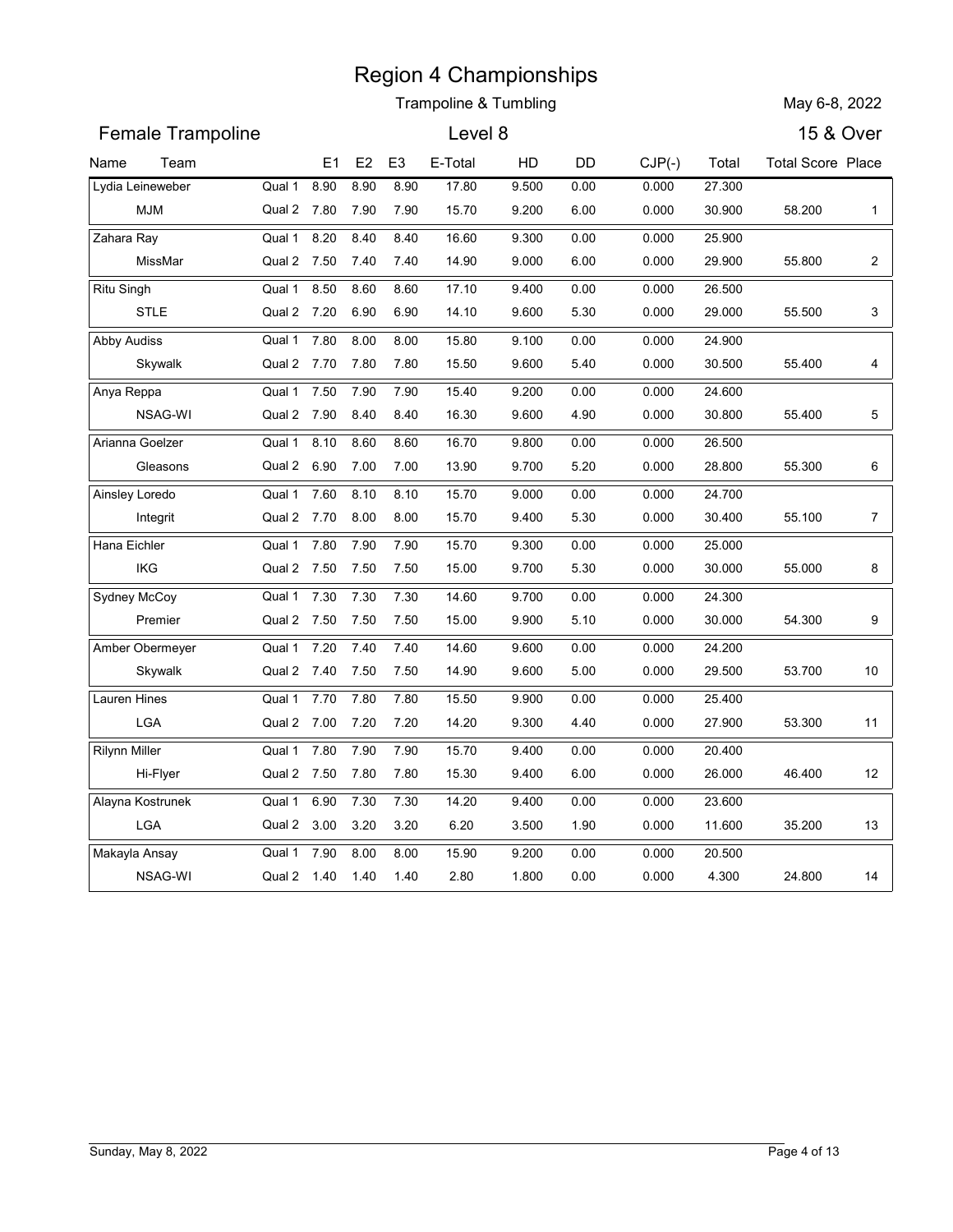Trampoline & Tumbling May 6-8, 2022

**Example 10**<br> **Name Trampoline E1 E2 E3 E-Total HD DD** CJP(-) Total Total Score Place<br> **Enma Szwajnos** Qual 1 8.10 8.00 8.00 16.10 9.700 0.00 0.000 25.800<br>
Midwest Qual 2 7.20 7.60 7.60 14.80 9.300 6.40 0.000 30.500 56.300 Female Trampoline **Level 9** 11 & 12 E3 E-Total HD DD CJP(-) Region 4 Championships<br>
Trampoline & Tumbling<br>
Level 9<br>
8.10 8.00 8.00 16.10 10 DD CJP(-) Total Total Score Pla<br>
8.10 8.00 8.00 16.10 9.700 0.00 0.000 25.800<br>
7.20 7.60 7.60 14.80 9.300 6.40 0.000 30.500 56.300<br>
7.90 7.70 Midwest Qual 2 Emma Szwajnos Region 4 Championships<br>
Trampoline & Tumbling<br>
Level 9<br>
11 & 12<br>
E1 E2 E3 E-Total HD DD CJP(-) Total Total Score Place<br>
8.10 8.00 8.00 16.10 9.700 0.00 0.000 25.800<br>
7.20 7.60 7.60 14.80 9.300 6.40 0.000 30.500 56.300 1<br>
7 25.800 0.000 9.700 56.300 1 0.000 9.300 Qual 1 8.10 8.00 8.00 16.10 9.700 0.00 8.00 16.10 9.700 0.00 0.000 25.800 7.60 14.80 9.300 6.40 0.000 **Example 8 7.60**<br> **E1 E2 E3 E-Total HD DD CJP(-)** Total Total Score Planning<br> **E1 E2 E3 E-Total HD DD CJP(-)** Total Total Score Planning<br> **E1 E2 E3 E-Total HD DD CJP(-)** Total Total Score Planning<br> **E1 E2 E3 E-Total HD DD** DeVeau Qual 2 Makenna Dammeier **Qual 1 7.90 7.70 Example 8.** Trampoline & Tumbling<br> **Example 8.** Tumbling<br> **Example 8.** Tumbling<br> **Example 8.** Tumbling<br> **Example 8.** Tumbling<br> **Example 8.** Tumbling<br> **Example 8.** Tumbling<br> **Example 8.** Tumbling<br> **Example 8.** Tumbling<br> **E** 25.200 0.000 9.600 55.400 2 9.600 6.20 0.000 30.200 55.400 2 | Qual 1 7.90 7.70 7.70 15.60 9.600 0.00 7.70 0.00 7.30 14.40 9.600 6.20 0.000 Region 4 Championships<br>
Trampoline & Tumbling<br>
E1 E2 E3 E-Total HD DD CJP(-) Total Total Score Pli<br>
8.10 8.00 8.00 16.10 9.700 0.00 0.000 25.800<br>
7.90 7.70 7.70 15.60 9.600 0.000 0.000 25.800<br>
7.90 7.70 7.70 15.60 9.600 0. Kris Pow Qual 2 7.10 7.40 7.40 14.50 9.600 7 talulla Schlemer **Qual 1 7.50** 7.10 7.40 14.50 7.10 55.300 3 24.100 0.000 9.100 55.300 3 9.600 7.10 0.000 31.200 55.300 3 | Qual 1 7.50 7.50 7.50 15.00 9.100 0.00 7.50 0.00 7.40 14.50 9.600 7.10 0.000 **Example 8 71**<br> **Example 8 71**<br> **Example 8 71**<br> **Example 8 71**<br> **Example 8 71**<br> **Example 8 71**<br> **Example 8 71**<br> **Example 8 71**<br> **Example 8 71**<br> **Example 8 71**<br> **Example 8 71**<br> **Example 8 71**<br> **Example 8 71**<br> **Example 8 71** MandM Qual 2 Hadley Jossart **Qual 1 7.30** Equine 4 Championships<br>
Erampoline & Tumbling<br>
Level 9<br>
11.8.12<br>
E1.52 E3. E-Total HD DD CJP(-) Total Total Score Place<br>
11.8.12<br>
11.8.12<br>
12.7.0 7.60 7.60 14.80 9.300 6.40 0.000 30.500 56.300 1<br>
17.90 7.70 7.70 15.60 9.60 24.400 0.000 9.800 51.500 4 9.000 6.70 0.000 27.100 51.500 4 | Qual 1 7.30 7.30 7.30 14.60 9.800 0.00 7.30 14.60 9.800 0.00 0.000 24.400 5.50 11.40 9.000 6.70 0.000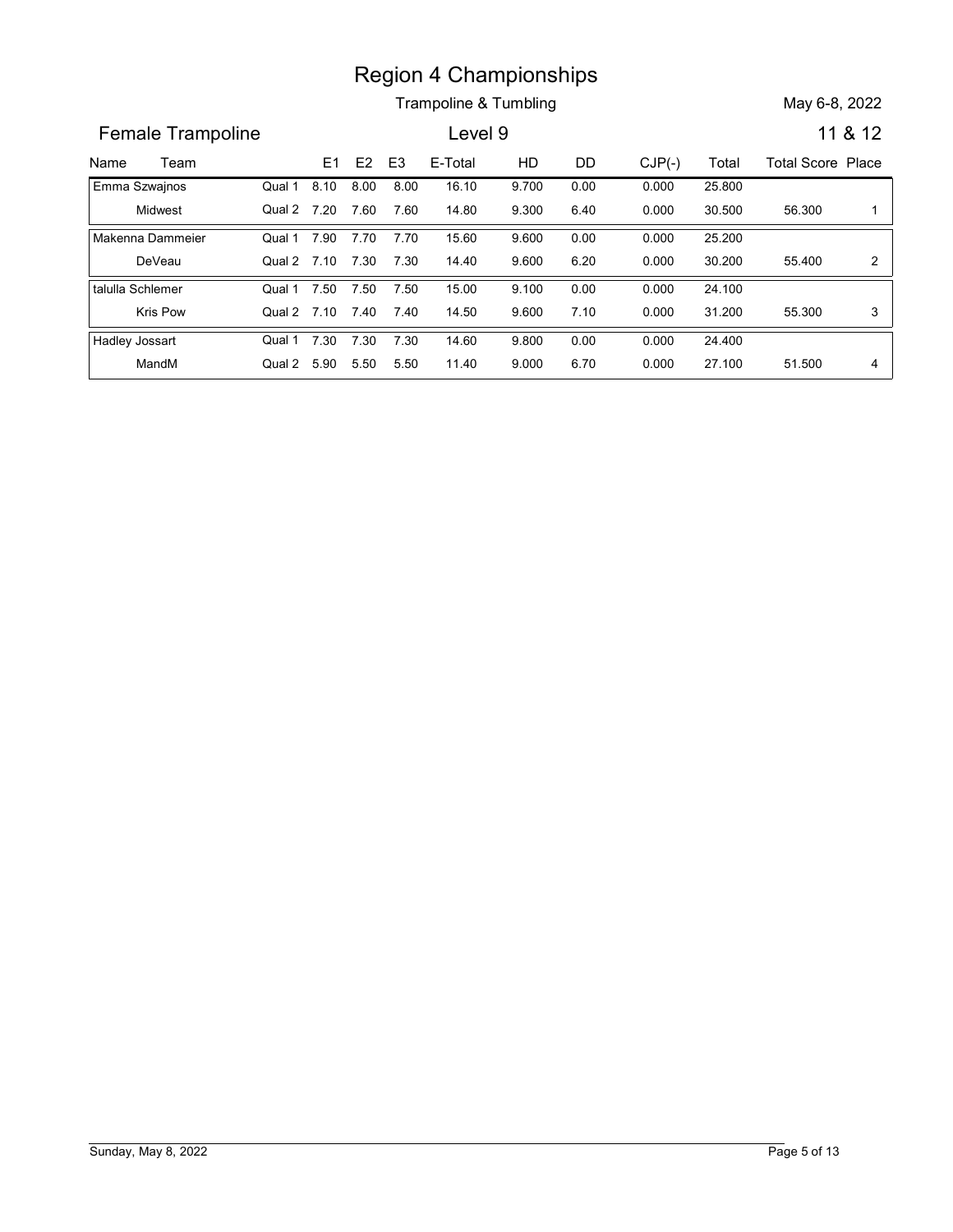|                      |                       |      |                |                | <b>Region 4 Championships</b> |       |      |          |        |                          |                |
|----------------------|-----------------------|------|----------------|----------------|-------------------------------|-------|------|----------|--------|--------------------------|----------------|
|                      |                       |      |                |                | Trampoline & Tumbling         |       |      |          |        | May 6-8, 2022            |                |
| Female Trampoline    |                       |      |                |                | Level 9                       |       |      |          |        |                          | 13 & 14        |
| Team<br>Name         |                       | E1   | E <sub>2</sub> | E <sub>3</sub> | E-Total                       | HD    | DD   | $CJP(-)$ | Total  | <b>Total Score Place</b> |                |
| Ayla Paper           | Qual 1                | 8.00 | 8.10           | 8.10           | 16.10                         | 9.700 | 0.00 | 0.000    | 25.800 |                          |                |
| Gleasons             | Qual 2 7.30           |      | 7.70           | 7.70           | 15.00                         | 9.700 | 6.90 | 0.000    | 31.600 | 57.400                   | -1             |
| Maya Dewitt          | Qual 1                | 8.20 | 7.90           | 7.90           | 16.10                         | 9.300 | 0.00 | 0.000    | 25.400 |                          |                |
| IKG                  | Qual 2 7.80           |      | 7.50           | 7.50           | 15.30                         | 9.600 | 6.50 | 0.000    | 31.400 | 56.800                   | $\overline{a}$ |
| <b>Allisyn Weiss</b> | Qual 1                | 7.80 | 8.30           | 8.30           | 16.10                         | 9.500 | 0.00 | 0.000    | 25.600 |                          |                |
| Skywalk              | Qual 2 7.40           |      | 7.30           | 7.30           | 14.70                         | 9.000 | 7.20 | 0.000    | 30.900 | 56.500                   | 3              |
| Ali Smith            | Qual 1                | 8.10 | 7.90           | 7.90           | 16.00                         | 9.600 | 0.00 | 0.000    | 25.600 |                          |                |
| TwistSta             | Qual 2 7.00           |      | 7.50           | 7.50           | 14.50                         | 9.700 | 6.20 | 0.000    | 30.400 | 56.000                   | 4              |
| Payton Lewis         | Qual 1                | 7.90 | 8.40           | 8.40           | 16.30                         | 9.800 | 0.00 | 0.000    | 26.100 |                          |                |
| Gleasons             | Qual 2 6.70           |      | 7.00           | 7.00           | 13.70                         | 9.700 | 6.30 | 0.000    | 29.700 | 55.800                   | 5              |
| <b>Tatum Rawski</b>  | Qual 1                | 7.50 | 8.00           | 8.00           | 15.50                         | 9.600 | 0.00 | 0.000    | 25.100 |                          |                |
| MandM                | Qual 2 6.00 5.60      |      |                | 5.60           | 11.60                         | 9.500 | 6.20 | 0.000    | 27.300 | 52.400                   | 6              |
| Ella Adams           | Qual 1 7.70 7.40      |      |                | 7.40           | 15.10                         | 9.200 | 0.00 | 0.000    | 24.300 |                          |                |
| <b>TCT</b>           | Qual 2 6.20 6.30      |      |                | 6.30           | 12.50                         | 8.200 | 5.30 | 0.000    | 26.000 | 50.300                   | $\overline{7}$ |
| Caitlyn Akina        | Qual 1 8.30 8.40      |      |                | 8.40           | 16.70                         | 9.000 | 0.00 | 0.000    | 25.700 |                          |                |
| Integrit             | Qual 2 0.70 0.70 0.70 |      |                |                | 1.40                          | 0.900 | 1.30 | 0.000    | 3.600  | 29.300                   | 8              |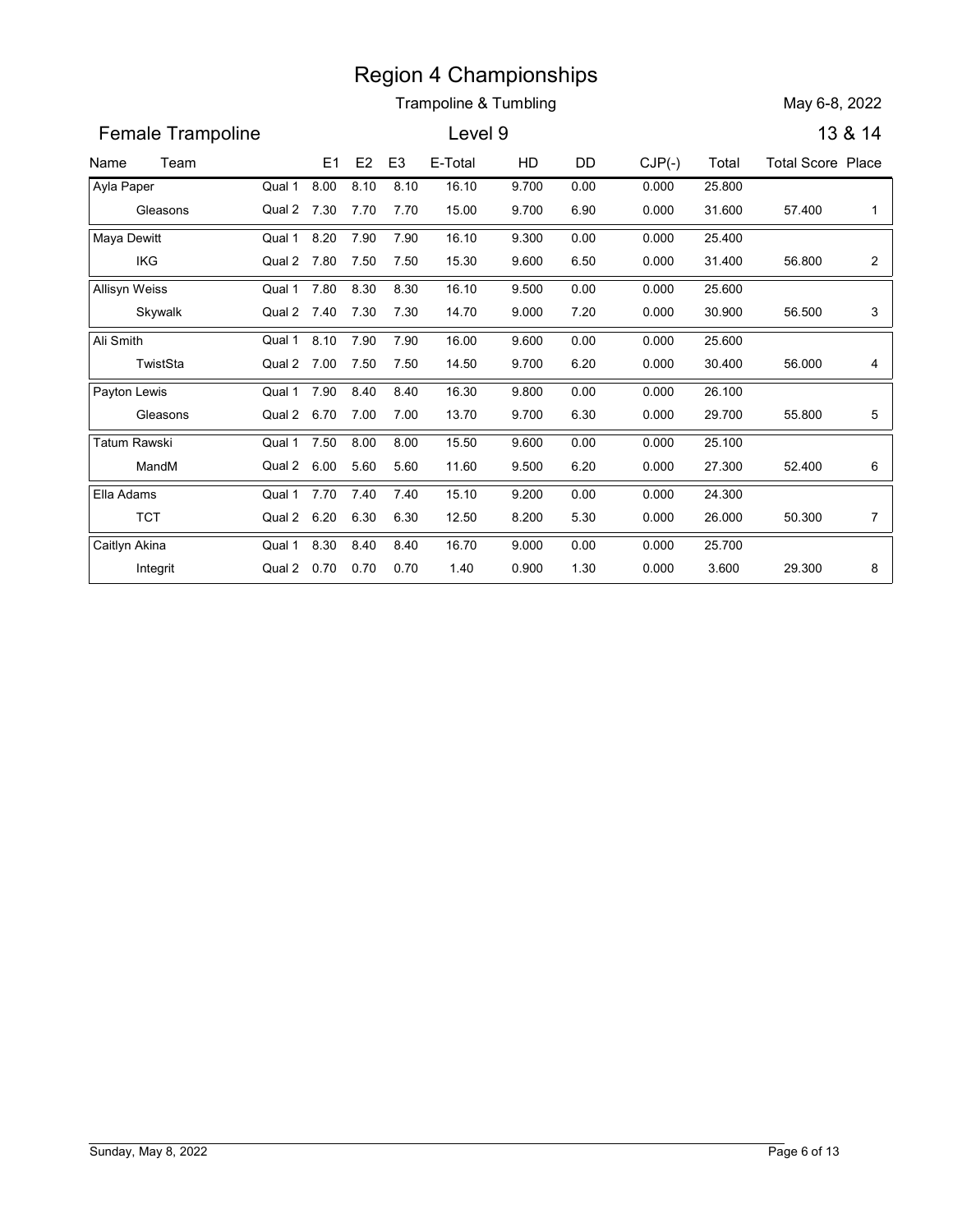| <b>Female Trampoline</b><br><b>15 &amp; Over</b><br>Level 9<br>HD<br>$CJP(-)$<br>Team<br>E1<br>E <sub>2</sub><br>E <sub>3</sub><br>E-Total<br>DD<br>Total<br><b>Total Score Place</b><br>Ava Sicard<br>Qual 1<br>8.00<br>8.30<br>8.30<br>16.40<br>9.500<br>0.000<br>25.900<br>0.00<br>Qual 2 7.70<br>7.30<br>7.30<br>15.00<br>9.800<br>6.40<br>0.000<br>31.200<br>57.100<br>HighEne<br>$\mathbf{1}$<br>Qual 1<br>8.20<br>8.50<br>8.50<br>Olivia Carlson<br>16.47<br>9.300<br>0.00<br>0.000<br>25.767<br>Qual 2 7.60<br>7.60<br>15.33<br>9.500<br>31.333<br>57.100<br>$\overline{2}$<br>Skywalk<br>7.60<br>6.50<br>0.000<br>Moreah Fajerski<br>7.90<br>7.50<br>7.50<br>15.73<br>0.00<br>25.233<br>Qual 1<br>9.500<br>0.000<br><b>STLE</b><br>7.80<br>15.27<br>9.800<br>57.000<br>3<br>Qual 2 7.60<br>7.80<br>6.70<br>0.000<br>31.767<br>Julija Mulholland<br>7.90<br>7.70<br>7.70<br>15.53<br>9.900<br>0.000<br>25.433<br>Qual 1<br>0.00<br>Gymfinit<br>15.47<br>56.900<br>Qual 2 7.90<br>7.50<br>7.50<br>9.600<br>6.40<br>0.000<br>31.467<br>4<br>7.70<br>8.30<br>8.30<br>16.13<br>Alysia Wallace<br>Qual 1<br>9.200<br>0.00<br>0.000<br>25.333<br><b>GMSTR</b><br>Qual 2 7.80<br>7.70<br>7.70<br>15.53<br>9.600<br>6.40<br>0.000<br>31.533<br>56.867<br>5<br>7.90<br>8.00<br>15.87<br>9.300<br>Aislinn Hayes<br>Qual 1<br>8.00<br>0.00<br>0.000<br>25.167<br>TwistSta<br>Qual 2 7.90<br>8.40<br>8.40<br>16.40<br>8.800<br>6.30<br>0.000<br>31.500<br>56.667<br>6<br>Sophia Wallace<br>7.60<br>7.80<br>7.80<br>15.47<br>9.300<br>0.00<br>24.767<br>Qual 1<br>0.000<br><b>GMSTR</b><br>Qual 2 7.80<br>8.00<br>8.00<br>15.67<br>9.700<br>6.30<br>56.433<br>$\overline{7}$<br>0.000<br>31.667<br>Qual 1<br>8.30<br>Leah Uetrecht<br>8.10<br>8.10<br>16.47<br>9.300<br>0.00<br>0.000<br>25.767<br>HighEne<br>Qual 2 7.80 7.20 7.20<br>15.07<br>9.200<br>56.433<br>8<br>6.40<br>0.000<br>30.667<br><b>Maleah Morris</b><br>Qual 1 7.70 7.70<br>7.70<br>15.53<br>9.500<br>0.00<br>25.033<br>0.000<br>Skywalk<br>Qual 2 7.30 7.30<br>9.500<br>56.167<br>9<br>7.30<br>14.53<br>7.10<br>0.000<br>31.133<br>Hayley Hubert<br>8.20<br>7.80<br>7.80<br>Qual 1<br>16.13<br>9.700<br>0.00<br>25.833<br>0.000<br>HighEne<br>Qual 2 6.90 7.30<br>7.30<br>14.40<br>8.500<br>7.10<br>0.000<br>30.000<br>55.833<br>10<br>Maya Anderson<br>Qual 1 7.60<br>7.60<br>7.60<br>15.20<br>9.500<br>0.00<br>0.000<br>24.700<br>Skywalk<br>Qual 2 7.70 7.90<br>7.90<br>15.60<br>9.300<br>55.600<br>6.00<br>0.000<br>30.900<br>11<br>Qual 1 7.80<br>8.10<br>Laura Kimmell<br>8.10<br>15.73<br>9.200<br>0.00<br>0.000<br>24.933<br>Hi-Flyer<br>Qual 2 7.20 7.50 7.50<br>14.80<br>9.200<br>6.00<br>0.000<br>30.000<br>54.933<br>12<br>Regan Stefanoni<br>Qual 1 7.60 7.80<br>7.80<br>15.33<br>9.000<br>0.00<br>24.333<br>0.000<br><b>TCT</b><br>Qual 2 7.20 7.50<br>7.50<br>14.80<br>54.433<br>9.000<br>6.30<br>0.000<br>30.100<br>Qual 1 7.40 7.50<br>7.50<br>14.93<br>9.300<br><b>Madison Brooks</b><br>0.00<br>0.000<br>24.233<br>DeVeau<br>Qual 2 7.10 7.40 7.40<br>14.33<br>9.400<br>5.60<br>0.000<br>29.333<br>53.567<br>14<br>Qual 1 7.20<br>6.80<br>14.33<br>Kourtnee Vestal<br>6.80<br>9.400<br>0.00<br>0.000<br>23.733<br>Hi-Flyer<br>Qual 2 7.10 7.10 7.10<br>14.33<br>5.70<br>52.967<br>9.200<br>0.000<br>29.233<br>15<br>Qual 1 7.90<br>Abigail Garcia<br>7.70<br>7.70<br>15.40<br>9.200<br>0.00<br>0.000<br>24.600<br>Skywalk<br>Qual 2 5.90<br>5.80<br>5.80<br>11.93<br>9.100<br>7.00<br>0.000<br>28.033<br>52.633<br>16 |               |        |      |      |      | <b>Region 4 Championships</b><br><b>Trampoline &amp; Tumbling</b> |       |      |       |        | May 6-8, 2022 |    |
|---------------------------------------------------------------------------------------------------------------------------------------------------------------------------------------------------------------------------------------------------------------------------------------------------------------------------------------------------------------------------------------------------------------------------------------------------------------------------------------------------------------------------------------------------------------------------------------------------------------------------------------------------------------------------------------------------------------------------------------------------------------------------------------------------------------------------------------------------------------------------------------------------------------------------------------------------------------------------------------------------------------------------------------------------------------------------------------------------------------------------------------------------------------------------------------------------------------------------------------------------------------------------------------------------------------------------------------------------------------------------------------------------------------------------------------------------------------------------------------------------------------------------------------------------------------------------------------------------------------------------------------------------------------------------------------------------------------------------------------------------------------------------------------------------------------------------------------------------------------------------------------------------------------------------------------------------------------------------------------------------------------------------------------------------------------------------------------------------------------------------------------------------------------------------------------------------------------------------------------------------------------------------------------------------------------------------------------------------------------------------------------------------------------------------------------------------------------------------------------------------------------------------------------------------------------------------------------------------------------------------------------------------------------------------------------------------------------------------------------------------------------------------------------------------------------------------------------------------------------------------------------------------------------------------------------------------------------------------------------------------------------------------------------------------------------------------------------------------------------------------------------------------------------------------------------------------------------------------------------------------------------------------------------------------------------------------------------------------------------------------------------------------------------------------------------------------------------------------------------------------------|---------------|--------|------|------|------|-------------------------------------------------------------------|-------|------|-------|--------|---------------|----|
| Name                                                                                                                                                                                                                                                                                                                                                                                                                                                                                                                                                                                                                                                                                                                                                                                                                                                                                                                                                                                                                                                                                                                                                                                                                                                                                                                                                                                                                                                                                                                                                                                                                                                                                                                                                                                                                                                                                                                                                                                                                                                                                                                                                                                                                                                                                                                                                                                                                                                                                                                                                                                                                                                                                                                                                                                                                                                                                                                                                                                                                                                                                                                                                                                                                                                                                                                                                                                                                                                                                                    |               |        |      |      |      |                                                                   |       |      |       |        |               |    |
|                                                                                                                                                                                                                                                                                                                                                                                                                                                                                                                                                                                                                                                                                                                                                                                                                                                                                                                                                                                                                                                                                                                                                                                                                                                                                                                                                                                                                                                                                                                                                                                                                                                                                                                                                                                                                                                                                                                                                                                                                                                                                                                                                                                                                                                                                                                                                                                                                                                                                                                                                                                                                                                                                                                                                                                                                                                                                                                                                                                                                                                                                                                                                                                                                                                                                                                                                                                                                                                                                                         |               |        |      |      |      |                                                                   |       |      |       |        |               |    |
|                                                                                                                                                                                                                                                                                                                                                                                                                                                                                                                                                                                                                                                                                                                                                                                                                                                                                                                                                                                                                                                                                                                                                                                                                                                                                                                                                                                                                                                                                                                                                                                                                                                                                                                                                                                                                                                                                                                                                                                                                                                                                                                                                                                                                                                                                                                                                                                                                                                                                                                                                                                                                                                                                                                                                                                                                                                                                                                                                                                                                                                                                                                                                                                                                                                                                                                                                                                                                                                                                                         |               |        |      |      |      |                                                                   |       |      |       |        |               |    |
|                                                                                                                                                                                                                                                                                                                                                                                                                                                                                                                                                                                                                                                                                                                                                                                                                                                                                                                                                                                                                                                                                                                                                                                                                                                                                                                                                                                                                                                                                                                                                                                                                                                                                                                                                                                                                                                                                                                                                                                                                                                                                                                                                                                                                                                                                                                                                                                                                                                                                                                                                                                                                                                                                                                                                                                                                                                                                                                                                                                                                                                                                                                                                                                                                                                                                                                                                                                                                                                                                                         |               |        |      |      |      |                                                                   |       |      |       |        |               |    |
|                                                                                                                                                                                                                                                                                                                                                                                                                                                                                                                                                                                                                                                                                                                                                                                                                                                                                                                                                                                                                                                                                                                                                                                                                                                                                                                                                                                                                                                                                                                                                                                                                                                                                                                                                                                                                                                                                                                                                                                                                                                                                                                                                                                                                                                                                                                                                                                                                                                                                                                                                                                                                                                                                                                                                                                                                                                                                                                                                                                                                                                                                                                                                                                                                                                                                                                                                                                                                                                                                                         |               |        |      |      |      |                                                                   |       |      |       |        |               |    |
|                                                                                                                                                                                                                                                                                                                                                                                                                                                                                                                                                                                                                                                                                                                                                                                                                                                                                                                                                                                                                                                                                                                                                                                                                                                                                                                                                                                                                                                                                                                                                                                                                                                                                                                                                                                                                                                                                                                                                                                                                                                                                                                                                                                                                                                                                                                                                                                                                                                                                                                                                                                                                                                                                                                                                                                                                                                                                                                                                                                                                                                                                                                                                                                                                                                                                                                                                                                                                                                                                                         |               |        |      |      |      |                                                                   |       |      |       |        |               |    |
|                                                                                                                                                                                                                                                                                                                                                                                                                                                                                                                                                                                                                                                                                                                                                                                                                                                                                                                                                                                                                                                                                                                                                                                                                                                                                                                                                                                                                                                                                                                                                                                                                                                                                                                                                                                                                                                                                                                                                                                                                                                                                                                                                                                                                                                                                                                                                                                                                                                                                                                                                                                                                                                                                                                                                                                                                                                                                                                                                                                                                                                                                                                                                                                                                                                                                                                                                                                                                                                                                                         |               |        |      |      |      |                                                                   |       |      |       |        |               |    |
|                                                                                                                                                                                                                                                                                                                                                                                                                                                                                                                                                                                                                                                                                                                                                                                                                                                                                                                                                                                                                                                                                                                                                                                                                                                                                                                                                                                                                                                                                                                                                                                                                                                                                                                                                                                                                                                                                                                                                                                                                                                                                                                                                                                                                                                                                                                                                                                                                                                                                                                                                                                                                                                                                                                                                                                                                                                                                                                                                                                                                                                                                                                                                                                                                                                                                                                                                                                                                                                                                                         |               |        |      |      |      |                                                                   |       |      |       |        |               |    |
|                                                                                                                                                                                                                                                                                                                                                                                                                                                                                                                                                                                                                                                                                                                                                                                                                                                                                                                                                                                                                                                                                                                                                                                                                                                                                                                                                                                                                                                                                                                                                                                                                                                                                                                                                                                                                                                                                                                                                                                                                                                                                                                                                                                                                                                                                                                                                                                                                                                                                                                                                                                                                                                                                                                                                                                                                                                                                                                                                                                                                                                                                                                                                                                                                                                                                                                                                                                                                                                                                                         |               |        |      |      |      |                                                                   |       |      |       |        |               |    |
|                                                                                                                                                                                                                                                                                                                                                                                                                                                                                                                                                                                                                                                                                                                                                                                                                                                                                                                                                                                                                                                                                                                                                                                                                                                                                                                                                                                                                                                                                                                                                                                                                                                                                                                                                                                                                                                                                                                                                                                                                                                                                                                                                                                                                                                                                                                                                                                                                                                                                                                                                                                                                                                                                                                                                                                                                                                                                                                                                                                                                                                                                                                                                                                                                                                                                                                                                                                                                                                                                                         |               |        |      |      |      |                                                                   |       |      |       |        |               |    |
|                                                                                                                                                                                                                                                                                                                                                                                                                                                                                                                                                                                                                                                                                                                                                                                                                                                                                                                                                                                                                                                                                                                                                                                                                                                                                                                                                                                                                                                                                                                                                                                                                                                                                                                                                                                                                                                                                                                                                                                                                                                                                                                                                                                                                                                                                                                                                                                                                                                                                                                                                                                                                                                                                                                                                                                                                                                                                                                                                                                                                                                                                                                                                                                                                                                                                                                                                                                                                                                                                                         |               |        |      |      |      |                                                                   |       |      |       |        |               |    |
|                                                                                                                                                                                                                                                                                                                                                                                                                                                                                                                                                                                                                                                                                                                                                                                                                                                                                                                                                                                                                                                                                                                                                                                                                                                                                                                                                                                                                                                                                                                                                                                                                                                                                                                                                                                                                                                                                                                                                                                                                                                                                                                                                                                                                                                                                                                                                                                                                                                                                                                                                                                                                                                                                                                                                                                                                                                                                                                                                                                                                                                                                                                                                                                                                                                                                                                                                                                                                                                                                                         |               |        |      |      |      |                                                                   |       |      |       |        |               |    |
|                                                                                                                                                                                                                                                                                                                                                                                                                                                                                                                                                                                                                                                                                                                                                                                                                                                                                                                                                                                                                                                                                                                                                                                                                                                                                                                                                                                                                                                                                                                                                                                                                                                                                                                                                                                                                                                                                                                                                                                                                                                                                                                                                                                                                                                                                                                                                                                                                                                                                                                                                                                                                                                                                                                                                                                                                                                                                                                                                                                                                                                                                                                                                                                                                                                                                                                                                                                                                                                                                                         |               |        |      |      |      |                                                                   |       |      |       |        |               |    |
|                                                                                                                                                                                                                                                                                                                                                                                                                                                                                                                                                                                                                                                                                                                                                                                                                                                                                                                                                                                                                                                                                                                                                                                                                                                                                                                                                                                                                                                                                                                                                                                                                                                                                                                                                                                                                                                                                                                                                                                                                                                                                                                                                                                                                                                                                                                                                                                                                                                                                                                                                                                                                                                                                                                                                                                                                                                                                                                                                                                                                                                                                                                                                                                                                                                                                                                                                                                                                                                                                                         |               |        |      |      |      |                                                                   |       |      |       |        |               |    |
|                                                                                                                                                                                                                                                                                                                                                                                                                                                                                                                                                                                                                                                                                                                                                                                                                                                                                                                                                                                                                                                                                                                                                                                                                                                                                                                                                                                                                                                                                                                                                                                                                                                                                                                                                                                                                                                                                                                                                                                                                                                                                                                                                                                                                                                                                                                                                                                                                                                                                                                                                                                                                                                                                                                                                                                                                                                                                                                                                                                                                                                                                                                                                                                                                                                                                                                                                                                                                                                                                                         |               |        |      |      |      |                                                                   |       |      |       |        |               |    |
|                                                                                                                                                                                                                                                                                                                                                                                                                                                                                                                                                                                                                                                                                                                                                                                                                                                                                                                                                                                                                                                                                                                                                                                                                                                                                                                                                                                                                                                                                                                                                                                                                                                                                                                                                                                                                                                                                                                                                                                                                                                                                                                                                                                                                                                                                                                                                                                                                                                                                                                                                                                                                                                                                                                                                                                                                                                                                                                                                                                                                                                                                                                                                                                                                                                                                                                                                                                                                                                                                                         |               |        |      |      |      |                                                                   |       |      |       |        |               |    |
|                                                                                                                                                                                                                                                                                                                                                                                                                                                                                                                                                                                                                                                                                                                                                                                                                                                                                                                                                                                                                                                                                                                                                                                                                                                                                                                                                                                                                                                                                                                                                                                                                                                                                                                                                                                                                                                                                                                                                                                                                                                                                                                                                                                                                                                                                                                                                                                                                                                                                                                                                                                                                                                                                                                                                                                                                                                                                                                                                                                                                                                                                                                                                                                                                                                                                                                                                                                                                                                                                                         |               |        |      |      |      |                                                                   |       |      |       |        |               |    |
|                                                                                                                                                                                                                                                                                                                                                                                                                                                                                                                                                                                                                                                                                                                                                                                                                                                                                                                                                                                                                                                                                                                                                                                                                                                                                                                                                                                                                                                                                                                                                                                                                                                                                                                                                                                                                                                                                                                                                                                                                                                                                                                                                                                                                                                                                                                                                                                                                                                                                                                                                                                                                                                                                                                                                                                                                                                                                                                                                                                                                                                                                                                                                                                                                                                                                                                                                                                                                                                                                                         |               |        |      |      |      |                                                                   |       |      |       |        |               |    |
|                                                                                                                                                                                                                                                                                                                                                                                                                                                                                                                                                                                                                                                                                                                                                                                                                                                                                                                                                                                                                                                                                                                                                                                                                                                                                                                                                                                                                                                                                                                                                                                                                                                                                                                                                                                                                                                                                                                                                                                                                                                                                                                                                                                                                                                                                                                                                                                                                                                                                                                                                                                                                                                                                                                                                                                                                                                                                                                                                                                                                                                                                                                                                                                                                                                                                                                                                                                                                                                                                                         |               |        |      |      |      |                                                                   |       |      |       |        |               |    |
|                                                                                                                                                                                                                                                                                                                                                                                                                                                                                                                                                                                                                                                                                                                                                                                                                                                                                                                                                                                                                                                                                                                                                                                                                                                                                                                                                                                                                                                                                                                                                                                                                                                                                                                                                                                                                                                                                                                                                                                                                                                                                                                                                                                                                                                                                                                                                                                                                                                                                                                                                                                                                                                                                                                                                                                                                                                                                                                                                                                                                                                                                                                                                                                                                                                                                                                                                                                                                                                                                                         |               |        |      |      |      |                                                                   |       |      |       |        |               |    |
|                                                                                                                                                                                                                                                                                                                                                                                                                                                                                                                                                                                                                                                                                                                                                                                                                                                                                                                                                                                                                                                                                                                                                                                                                                                                                                                                                                                                                                                                                                                                                                                                                                                                                                                                                                                                                                                                                                                                                                                                                                                                                                                                                                                                                                                                                                                                                                                                                                                                                                                                                                                                                                                                                                                                                                                                                                                                                                                                                                                                                                                                                                                                                                                                                                                                                                                                                                                                                                                                                                         |               |        |      |      |      |                                                                   |       |      |       |        |               |    |
|                                                                                                                                                                                                                                                                                                                                                                                                                                                                                                                                                                                                                                                                                                                                                                                                                                                                                                                                                                                                                                                                                                                                                                                                                                                                                                                                                                                                                                                                                                                                                                                                                                                                                                                                                                                                                                                                                                                                                                                                                                                                                                                                                                                                                                                                                                                                                                                                                                                                                                                                                                                                                                                                                                                                                                                                                                                                                                                                                                                                                                                                                                                                                                                                                                                                                                                                                                                                                                                                                                         |               |        |      |      |      |                                                                   |       |      |       |        |               |    |
|                                                                                                                                                                                                                                                                                                                                                                                                                                                                                                                                                                                                                                                                                                                                                                                                                                                                                                                                                                                                                                                                                                                                                                                                                                                                                                                                                                                                                                                                                                                                                                                                                                                                                                                                                                                                                                                                                                                                                                                                                                                                                                                                                                                                                                                                                                                                                                                                                                                                                                                                                                                                                                                                                                                                                                                                                                                                                                                                                                                                                                                                                                                                                                                                                                                                                                                                                                                                                                                                                                         |               |        |      |      |      |                                                                   |       |      |       |        |               |    |
|                                                                                                                                                                                                                                                                                                                                                                                                                                                                                                                                                                                                                                                                                                                                                                                                                                                                                                                                                                                                                                                                                                                                                                                                                                                                                                                                                                                                                                                                                                                                                                                                                                                                                                                                                                                                                                                                                                                                                                                                                                                                                                                                                                                                                                                                                                                                                                                                                                                                                                                                                                                                                                                                                                                                                                                                                                                                                                                                                                                                                                                                                                                                                                                                                                                                                                                                                                                                                                                                                                         |               |        |      |      |      |                                                                   |       |      |       |        |               |    |
|                                                                                                                                                                                                                                                                                                                                                                                                                                                                                                                                                                                                                                                                                                                                                                                                                                                                                                                                                                                                                                                                                                                                                                                                                                                                                                                                                                                                                                                                                                                                                                                                                                                                                                                                                                                                                                                                                                                                                                                                                                                                                                                                                                                                                                                                                                                                                                                                                                                                                                                                                                                                                                                                                                                                                                                                                                                                                                                                                                                                                                                                                                                                                                                                                                                                                                                                                                                                                                                                                                         |               |        |      |      |      |                                                                   |       |      |       |        |               |    |
|                                                                                                                                                                                                                                                                                                                                                                                                                                                                                                                                                                                                                                                                                                                                                                                                                                                                                                                                                                                                                                                                                                                                                                                                                                                                                                                                                                                                                                                                                                                                                                                                                                                                                                                                                                                                                                                                                                                                                                                                                                                                                                                                                                                                                                                                                                                                                                                                                                                                                                                                                                                                                                                                                                                                                                                                                                                                                                                                                                                                                                                                                                                                                                                                                                                                                                                                                                                                                                                                                                         |               |        |      |      |      |                                                                   |       |      |       |        |               |    |
|                                                                                                                                                                                                                                                                                                                                                                                                                                                                                                                                                                                                                                                                                                                                                                                                                                                                                                                                                                                                                                                                                                                                                                                                                                                                                                                                                                                                                                                                                                                                                                                                                                                                                                                                                                                                                                                                                                                                                                                                                                                                                                                                                                                                                                                                                                                                                                                                                                                                                                                                                                                                                                                                                                                                                                                                                                                                                                                                                                                                                                                                                                                                                                                                                                                                                                                                                                                                                                                                                                         |               |        |      |      |      |                                                                   |       |      |       |        |               | 13 |
|                                                                                                                                                                                                                                                                                                                                                                                                                                                                                                                                                                                                                                                                                                                                                                                                                                                                                                                                                                                                                                                                                                                                                                                                                                                                                                                                                                                                                                                                                                                                                                                                                                                                                                                                                                                                                                                                                                                                                                                                                                                                                                                                                                                                                                                                                                                                                                                                                                                                                                                                                                                                                                                                                                                                                                                                                                                                                                                                                                                                                                                                                                                                                                                                                                                                                                                                                                                                                                                                                                         |               |        |      |      |      |                                                                   |       |      |       |        |               |    |
|                                                                                                                                                                                                                                                                                                                                                                                                                                                                                                                                                                                                                                                                                                                                                                                                                                                                                                                                                                                                                                                                                                                                                                                                                                                                                                                                                                                                                                                                                                                                                                                                                                                                                                                                                                                                                                                                                                                                                                                                                                                                                                                                                                                                                                                                                                                                                                                                                                                                                                                                                                                                                                                                                                                                                                                                                                                                                                                                                                                                                                                                                                                                                                                                                                                                                                                                                                                                                                                                                                         |               |        |      |      |      |                                                                   |       |      |       |        |               |    |
|                                                                                                                                                                                                                                                                                                                                                                                                                                                                                                                                                                                                                                                                                                                                                                                                                                                                                                                                                                                                                                                                                                                                                                                                                                                                                                                                                                                                                                                                                                                                                                                                                                                                                                                                                                                                                                                                                                                                                                                                                                                                                                                                                                                                                                                                                                                                                                                                                                                                                                                                                                                                                                                                                                                                                                                                                                                                                                                                                                                                                                                                                                                                                                                                                                                                                                                                                                                                                                                                                                         |               |        |      |      |      |                                                                   |       |      |       |        |               |    |
|                                                                                                                                                                                                                                                                                                                                                                                                                                                                                                                                                                                                                                                                                                                                                                                                                                                                                                                                                                                                                                                                                                                                                                                                                                                                                                                                                                                                                                                                                                                                                                                                                                                                                                                                                                                                                                                                                                                                                                                                                                                                                                                                                                                                                                                                                                                                                                                                                                                                                                                                                                                                                                                                                                                                                                                                                                                                                                                                                                                                                                                                                                                                                                                                                                                                                                                                                                                                                                                                                                         |               |        |      |      |      |                                                                   |       |      |       |        |               |    |
|                                                                                                                                                                                                                                                                                                                                                                                                                                                                                                                                                                                                                                                                                                                                                                                                                                                                                                                                                                                                                                                                                                                                                                                                                                                                                                                                                                                                                                                                                                                                                                                                                                                                                                                                                                                                                                                                                                                                                                                                                                                                                                                                                                                                                                                                                                                                                                                                                                                                                                                                                                                                                                                                                                                                                                                                                                                                                                                                                                                                                                                                                                                                                                                                                                                                                                                                                                                                                                                                                                         |               |        |      |      |      |                                                                   |       |      |       |        |               |    |
|                                                                                                                                                                                                                                                                                                                                                                                                                                                                                                                                                                                                                                                                                                                                                                                                                                                                                                                                                                                                                                                                                                                                                                                                                                                                                                                                                                                                                                                                                                                                                                                                                                                                                                                                                                                                                                                                                                                                                                                                                                                                                                                                                                                                                                                                                                                                                                                                                                                                                                                                                                                                                                                                                                                                                                                                                                                                                                                                                                                                                                                                                                                                                                                                                                                                                                                                                                                                                                                                                                         |               |        |      |      |      |                                                                   |       |      |       |        |               |    |
|                                                                                                                                                                                                                                                                                                                                                                                                                                                                                                                                                                                                                                                                                                                                                                                                                                                                                                                                                                                                                                                                                                                                                                                                                                                                                                                                                                                                                                                                                                                                                                                                                                                                                                                                                                                                                                                                                                                                                                                                                                                                                                                                                                                                                                                                                                                                                                                                                                                                                                                                                                                                                                                                                                                                                                                                                                                                                                                                                                                                                                                                                                                                                                                                                                                                                                                                                                                                                                                                                                         | Trista Morgan | Qual 1 | 8.10 | 8.60 | 8.60 | 16.73                                                             | 9.300 | 0.00 | 0.000 | 26.033 |               |    |
| HighEne<br>Qual 2 5.90<br>6.60<br>50.600<br>6.60<br>12.47<br>7.300<br>4.80<br>0.000<br>24.567                                                                                                                                                                                                                                                                                                                                                                                                                                                                                                                                                                                                                                                                                                                                                                                                                                                                                                                                                                                                                                                                                                                                                                                                                                                                                                                                                                                                                                                                                                                                                                                                                                                                                                                                                                                                                                                                                                                                                                                                                                                                                                                                                                                                                                                                                                                                                                                                                                                                                                                                                                                                                                                                                                                                                                                                                                                                                                                                                                                                                                                                                                                                                                                                                                                                                                                                                                                                           |               |        |      |      |      |                                                                   |       |      |       |        |               | 17 |
| Qual 1 7.90<br>7.80<br>7.80<br>15.53<br>Allison Baugrud<br>9.500<br>0.00<br>25.033<br>0.000                                                                                                                                                                                                                                                                                                                                                                                                                                                                                                                                                                                                                                                                                                                                                                                                                                                                                                                                                                                                                                                                                                                                                                                                                                                                                                                                                                                                                                                                                                                                                                                                                                                                                                                                                                                                                                                                                                                                                                                                                                                                                                                                                                                                                                                                                                                                                                                                                                                                                                                                                                                                                                                                                                                                                                                                                                                                                                                                                                                                                                                                                                                                                                                                                                                                                                                                                                                                             |               |        |      |      |      |                                                                   |       |      |       |        |               |    |
| Qual 2 5.20 5.20<br>MandM<br>5.20<br>10.40<br>6.500<br>4.10<br>0.000<br>21.000<br>46.033                                                                                                                                                                                                                                                                                                                                                                                                                                                                                                                                                                                                                                                                                                                                                                                                                                                                                                                                                                                                                                                                                                                                                                                                                                                                                                                                                                                                                                                                                                                                                                                                                                                                                                                                                                                                                                                                                                                                                                                                                                                                                                                                                                                                                                                                                                                                                                                                                                                                                                                                                                                                                                                                                                                                                                                                                                                                                                                                                                                                                                                                                                                                                                                                                                                                                                                                                                                                                |               |        |      |      |      |                                                                   |       |      |       |        |               | 18 |
|                                                                                                                                                                                                                                                                                                                                                                                                                                                                                                                                                                                                                                                                                                                                                                                                                                                                                                                                                                                                                                                                                                                                                                                                                                                                                                                                                                                                                                                                                                                                                                                                                                                                                                                                                                                                                                                                                                                                                                                                                                                                                                                                                                                                                                                                                                                                                                                                                                                                                                                                                                                                                                                                                                                                                                                                                                                                                                                                                                                                                                                                                                                                                                                                                                                                                                                                                                                                                                                                                                         |               |        |      |      |      |                                                                   |       |      |       |        |               |    |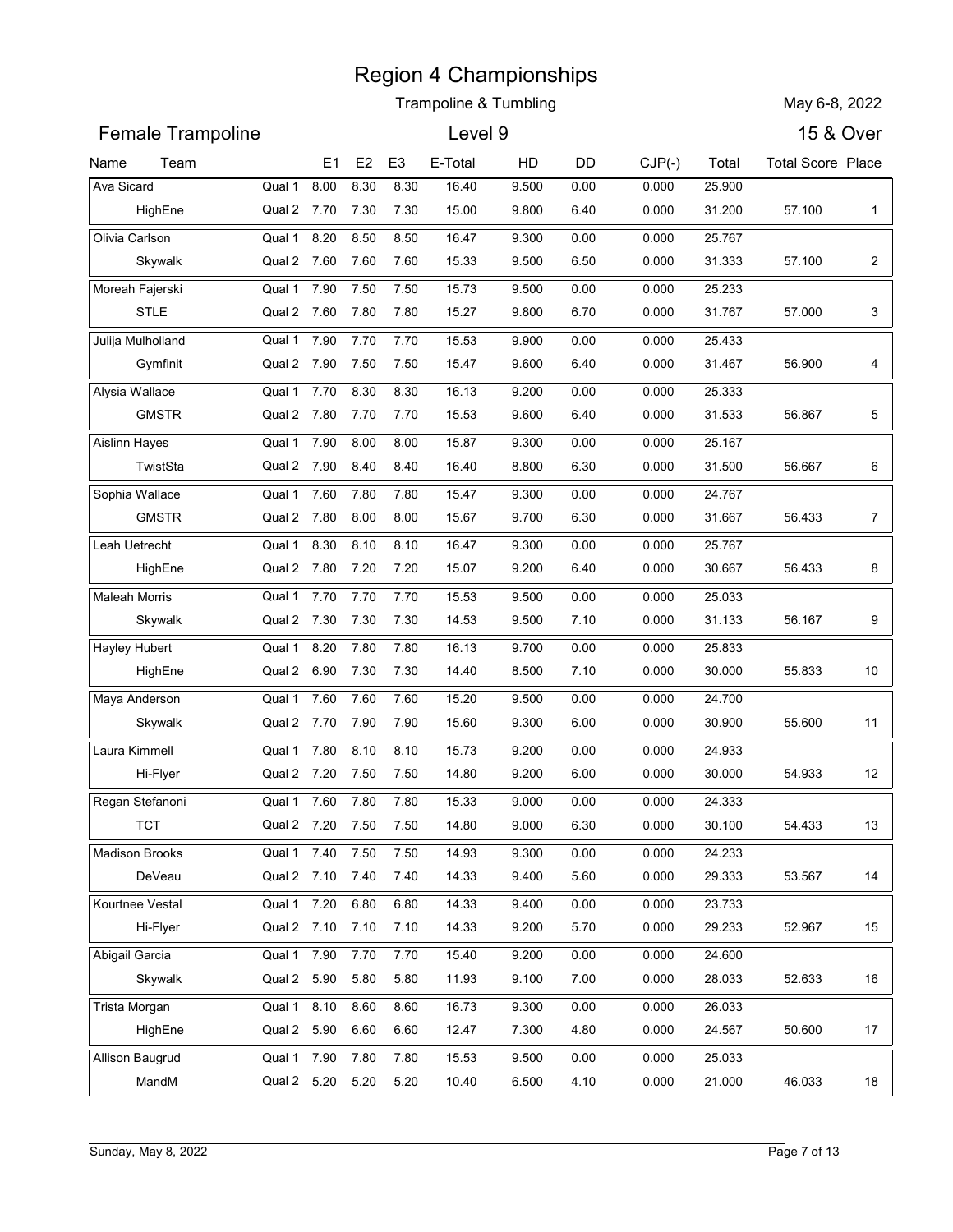|              |                          |                  |    |    |                | <b>Region 4 Championships</b> |       |      |          |        |                   |  |
|--------------|--------------------------|------------------|----|----|----------------|-------------------------------|-------|------|----------|--------|-------------------|--|
|              |                          |                  |    |    |                | Trampoline & Tumbling         |       |      |          |        | May 6-8, 2022     |  |
|              | <b>Female Trampoline</b> |                  |    |    |                | Level 9                       |       |      |          |        | 15 & Over         |  |
| Name         | Team                     |                  | E1 | E2 | E <sub>3</sub> | E-Total                       | HD    | DD   | $CJP(-)$ | Total  | Total Score Place |  |
| Laney Cooper |                          | Qual 1 8.50 8.10 |    |    | 8.10           | 16.53                         | 9.200 | 0.00 | 0.000    | 25.733 |                   |  |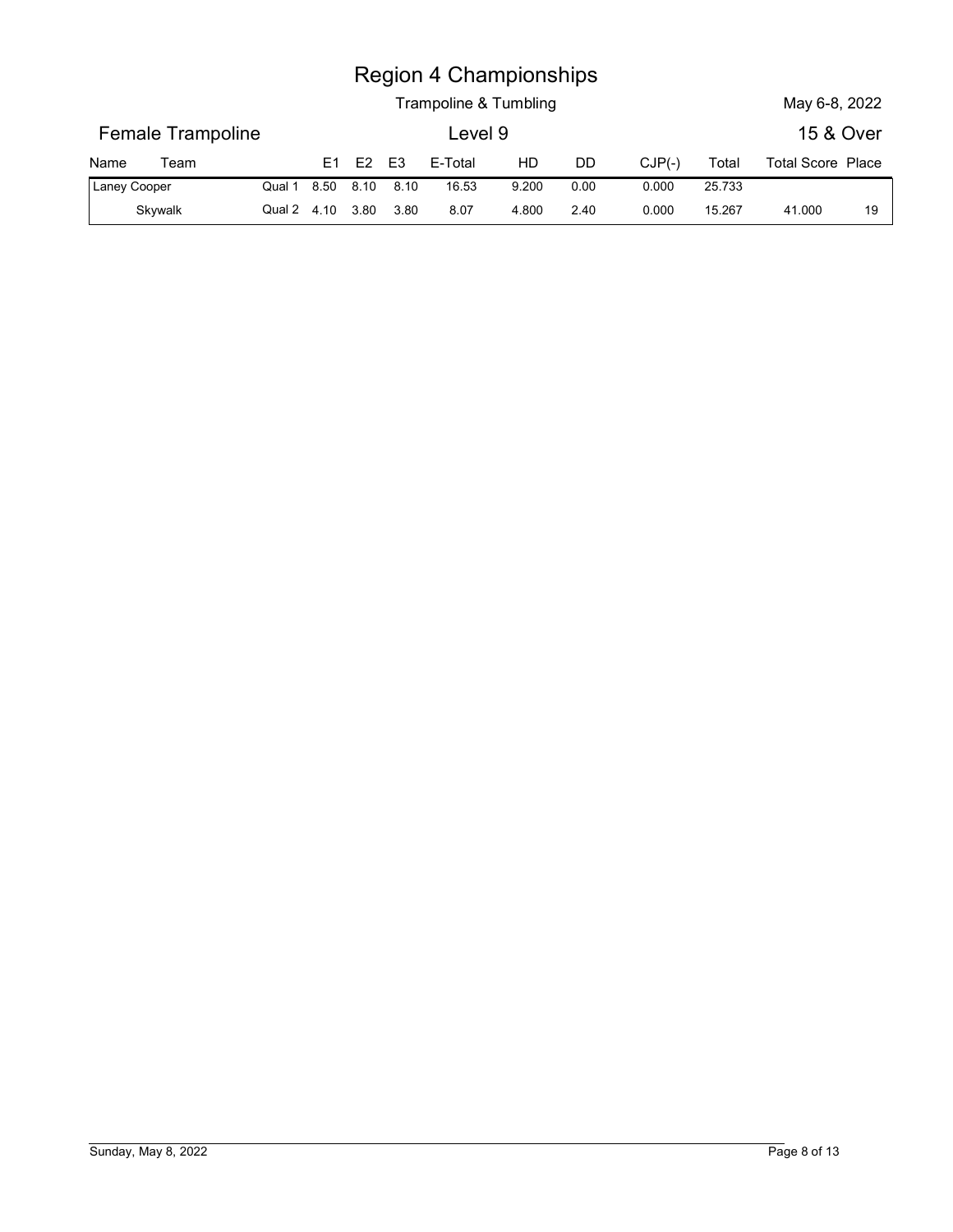|                |                   |        |                |      |                | <b>Region 4 Championships</b><br>Trampoline & Tumbling |       |      |          |        | May 6-8, 2022            |  |
|----------------|-------------------|--------|----------------|------|----------------|--------------------------------------------------------|-------|------|----------|--------|--------------------------|--|
|                | Female Trampoline |        |                |      |                | Level 10                                               |       |      |          |        | 10 & Under               |  |
| Name           | Team              |        | E <sub>1</sub> | E2   | E <sub>3</sub> | E-Total                                                | HD    | DD   | $CJP(-)$ | Total  | <b>Total Score Place</b> |  |
| Lexi Arredondo |                   | Qual 1 | 8.80           | 8.60 | 8.60           | 17.47                                                  | 9.900 | 0.00 | 0.000    | 38.833 |                          |  |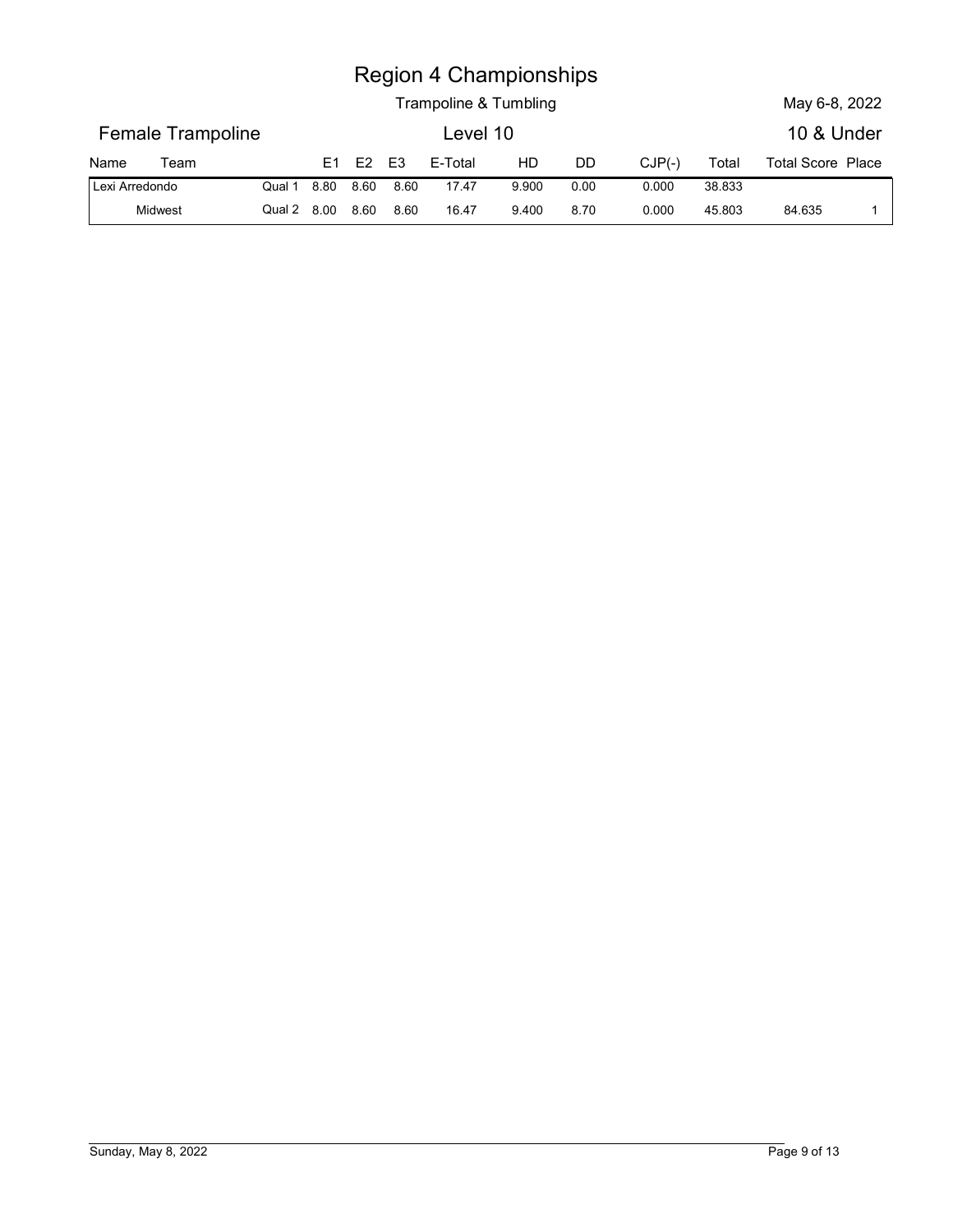Trampoline & Tumbling May 6-8, 2022

Name Trampoline (Mampionships<br>
Trampoline & Tumbling May 6-8, 2022<br>
Name Team E1 E2 E3 E-Total HD DD CJP(-) Total Total Score Place<br>
Eva Zambo Qual 1 7.80 8.30 8.30 16.40 9.500 0.00 0.000 38.166<br>
Midwest Qual 2 7.80 7.70 7 Female Trampoline **Lexel 10** 11 & 12 E1 E2 E3 E-Total HD DD CJP(-) Region 4 Championships<br>
Trampoline & Tumbling<br>
Level 10<br>
11 &<br>
17.80 8.30 8.30 16.40 9.500 0.00 0.000 38.166<br>
17.80 7.70 7.70 15.20 9.600 7.80 0.000 45.086 83.252<br>
17.90 7.90 7.90 15.87 9.300 0.00 0.000 37.083<br>
18.90 7.00 Midwest Qual 2 Eva Zambo Qual 1 7.80 8.30 8.30 Region 4 Championships<br>
Trampoline & Tumbling<br>
Level 10 11 & 12<br>
E1 E2 E3 E-Total HD DD CJP(-) Total Total Score Place<br>
7.80 8.30 8.30 16.40 9.500 0.00 0.000 38.166<br>
7.80 7.70 7.70 15.20 9.600 7.80 0.000 45.086 83.252 1<br>
7 38.166 0.000 9.500 83.252 1 9.600 7.80 0.000 45.086 83.252 1 | Qual 1 7.80 8.30 8.30 16.40 9.500 0.00 8.30 16.40 9.500 0.00 0.000 38.166 7.70 15.20 9.600 7.80 0.000 7.90 7.90 15.87 Kris Pow Qual 2 6.90 7.00 7.00 13.67 8.800 7 Ella Odle Qual 1 7.90 7.90 7.90 Region 4 Championships<br>
Trampoline & Tumbling<br>
Level 10<br>
E1 E2 E3 E-Total HD DD CJP(-) Total Total Score Place<br>
7.80 8.30 8.30 16.40 9.500 0.00 0.000 38.166<br>
7.80 7.70 7.70 15.20 9.600 7.80 0.000 45.086 83.252 1<br>
7.90 7.90 37.083 0.000 9.300 79.205 2 8.800 7.80 0.000 42.123 79.205 2 | Qual 1 7.90 7.90 7.90 15.87 9.300 0.00 7.90 15.87 9.300 0.00 0.000 37.083 7.00 13.67 8.800 7.80 0.000 Region 4 Championships<br>
Trampoline & Tumbling<br>
E1 E2 E3 E-Total HD DD CJP(-) Total Total Score Pli<br>
7.60 8.30 8.30 16.40 9.500 0.00 0.000 38.166<br>
7.60 7.70 7.70 15.20 9.600 7.80 0.000 45.086 83.252<br>
7.90 7.90 7.90 15.87 9. Midwest Qual 2 Zoey Alilovich **Canada Cover 12.60 7.10 7.10 14.47** Region 4 Championships<br>
Trampoline & Tumbling<br>
Level 10<br>
11 & 12<br>
11 & 12<br>
11 & 12<br>
11 & 12<br>
130 8.30 8.30 16.40<br>
150 9.600 7.80 0.000 0.000 38.166<br>
160 7.90 7.90 15.87<br>
160 9.600 7.80<br>
16.00 7.80 9.600 7.80<br>
16.00 7.00 13 35.335 0.000 9.600 9.829 0.000 2.800 Qual 1 7.60 7.10 7.10 14.47 9.600 0.00 7.10 14.47 9.600 0.00 0.000 35.335 1.90 3.53 2.800 1.10 0.000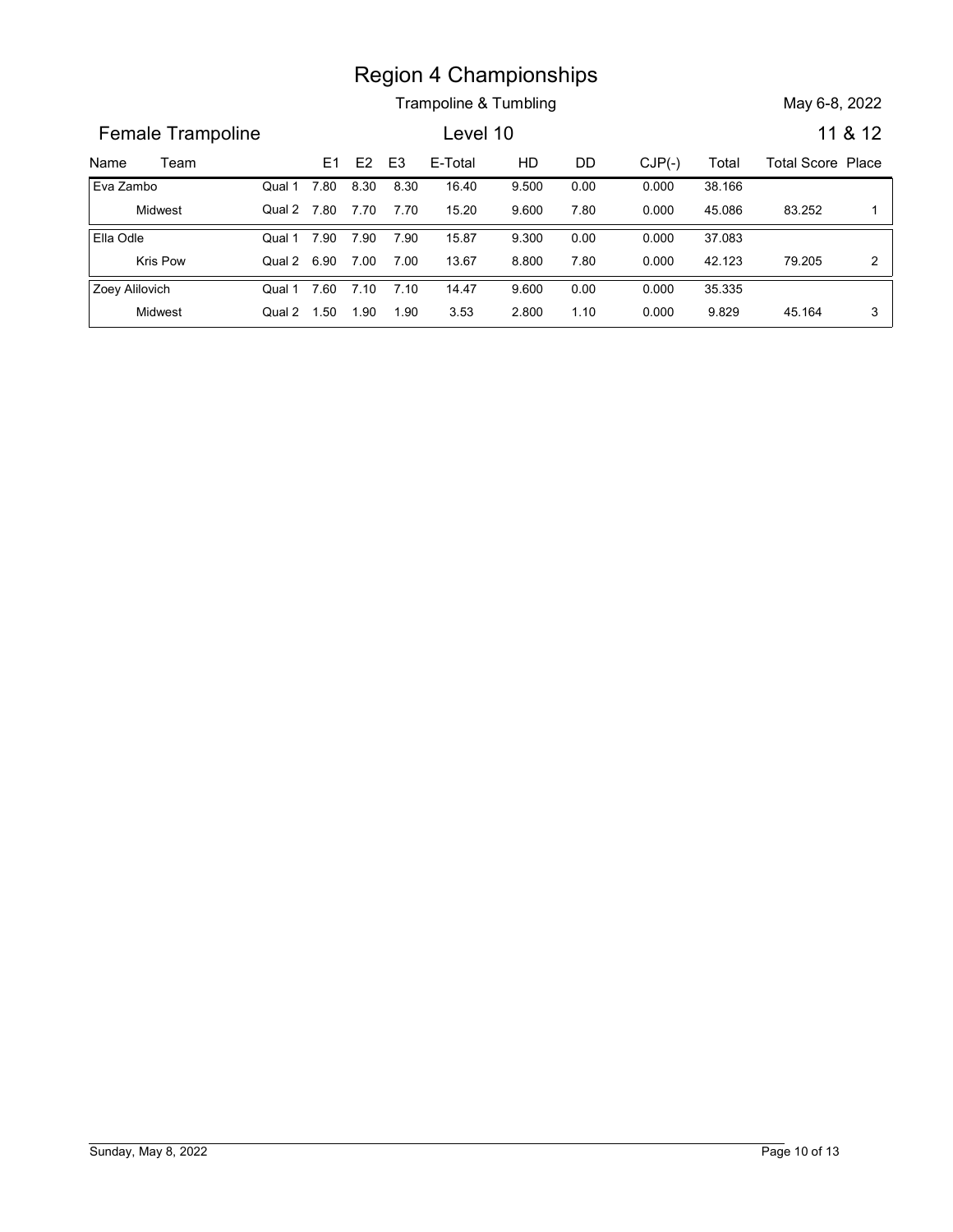|                       |                          |      |                |                | <b>Region 4 Championships</b> |       |      |          |        |                          |                |
|-----------------------|--------------------------|------|----------------|----------------|-------------------------------|-------|------|----------|--------|--------------------------|----------------|
|                       |                          |      |                |                | Trampoline & Tumbling         |       |      |          |        | May 6-8, 2022            |                |
| Female Trampoline     |                          |      |                |                | Level 10                      |       |      |          |        |                          | 13 & 14        |
| Team<br>Name          |                          | E1   | E <sub>2</sub> | E <sub>3</sub> | E-Total                       | HD    | DD   | $CJP(-)$ | Total  | <b>Total Score Place</b> |                |
| Addison Karagias      | Qual 1                   | 8.20 | 8.50           | 8.50           | 16.93                         | 9.600 | 0.00 | 0.000    | 40.613 |                          |                |
| Midwest               | Qual 2 7.00              |      | 7.30           | 7.30           | 14.13                         | 9.400 | 8.80 | 0.000    | 44.868 | 85.482                   | -1             |
| Althea Zinmer         | Qual 1                   | 8.60 | 8.10           | 8.10           | 16.87                         | 9.900 | 0.00 | 0.000    | 39.225 |                          |                |
| Midwest               | Qual 2 7.80              |      | 7.80           | 7.80           | 15.47                         | 9.700 | 7.70 | 0.000    | 45.296 | 84.520                   | $\overline{a}$ |
| <b>Kyrstin Milner</b> | Qual 1                   | 8.00 | 7.30           | 7.30           | 15.20                         | 9.500 | 0.00 | 0.000    | 37.262 |                          |                |
| Kris Pow              | Qual 2 6.10              |      | 5.80           | 5.80           | 11.80                         | 9.000 | 8.20 | 0.000    | 41.727 | 78.989                   | 3              |
| Aubrey Kurczewski     | Qual 1                   | 7.40 | 7.70           | 7.70           | 15.13                         | 8.800 | 0.00 | 0.000    | 34.723 |                          |                |
| Midwest               | Qual 2 6.40              |      | 5.90           | 5.90           | 12.20                         | 9.200 | 8.70 | 0.000    | 42.473 | 77.196                   | 4              |
| Rylee Kuhn            | Qual 1                   | 8.00 | 8.10           | 8.10           | 16.13                         | 9.600 | 0.00 | 0.000    | 37.809 |                          |                |
| <b>TCT</b>            | Qual 2 5.00              |      | 5.10           | 5.10           | 10.00                         | 6.300 | 5.30 | 0.000    | 28.995 | 66.804                   | 5              |
| Abby Houser           | Qual 1                   | 8.10 | 7.90           | 7.90           | 15.87                         | 8.900 | 0.00 | 0.000    | 37.149 |                          |                |
| Integrit              | Qual 2 3.50 3.50 3.50    |      |                |                | 7.00                          | 4.600 | 4.50 | 0.000    | 22.884 | 60.033                   | 6              |
| Aleaha Odle           | Qual 1 7.80 8.00         |      |                | 8.00           | 15.87                         | 9.700 | 0.00 | 0.000    | 39.009 |                          |                |
| Kris Pow              | Qual 2 2.10 2.00         |      |                | 2.00           | 4.13                          | 2.600 | 3.40 | 0.000    | 14.300 | 53.309                   | $\overline{7}$ |
| Adriana Baca          | Qual 1 0.00 0.00         |      |                | 0.00           | 0.00                          | 0.000 | 0.00 | 0.000    | 0.000  |                          |                |
| Midwest               | Qual 2  0.00  0.00  0.00 |      |                |                | 0.00                          | 0.000 | 0.00 | 0.000    | 0.000  | 0.000                    | 8              |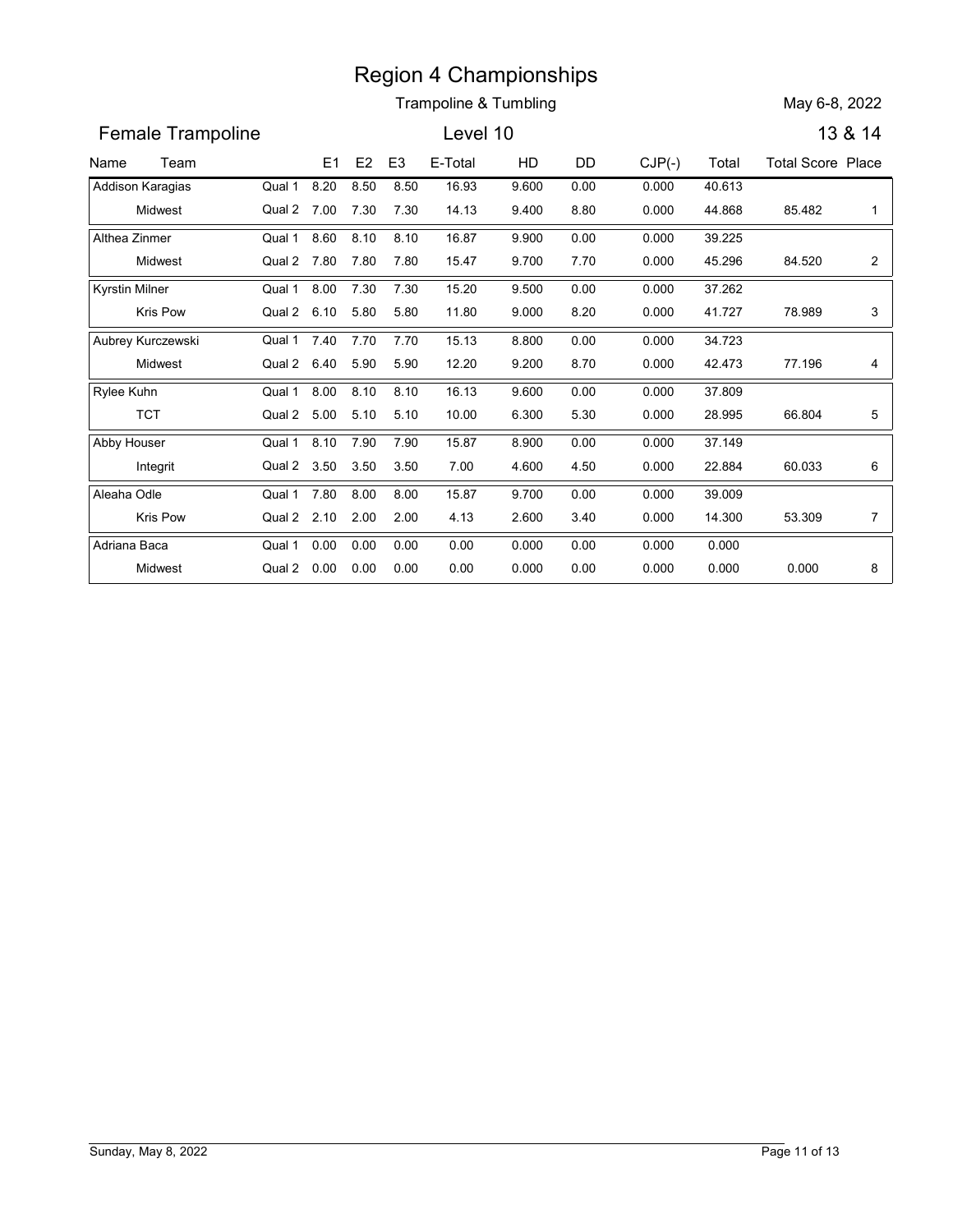|                         |                       |      |                |                | <b>Region 4 Championships</b>    |       |      |          |        |                          |                |
|-------------------------|-----------------------|------|----------------|----------------|----------------------------------|-------|------|----------|--------|--------------------------|----------------|
|                         |                       |      |                |                | <b>Trampoline &amp; Tumbling</b> |       |      |          |        | May 6-8, 2022            |                |
| Female Trampoline       |                       |      |                |                | Level 10                         |       |      |          |        |                          | 15 & 16        |
| Team<br>Name            |                       | E1   | E <sub>2</sub> | E <sub>3</sub> | E-Total                          | HD    | DD   | $CJP(-)$ | Total  | <b>Total Score Place</b> |                |
| Olivia Erickson         | Qual 1                | 9.10 | 9.00           | 9.00           | 18.07                            | 9.800 | 0.00 | 0.000    | 41.807 |                          |                |
| Premier                 | Qual 2 8.60           |      | 8.20           | 8.20           | 16.67                            | 9.100 | 8.30 | 0.000    | 47.827 | 89.633                   | 1              |
| Jaelyn Raddish          | Qual 1                | 8.90 | 9.50           | 9.50           | 18.33                            | 9.100 | 0.00 | 0.000    | 41.370 |                          |                |
| Airborne                | Qual 2 8.50           |      | 8.40           | 8.40           | 16.67                            | 8.900 | 8.50 | 0.000    | 47.462 | 88.832                   | $\overline{a}$ |
| <b>Bella Basford</b>    | Qual 1                | 8.80 | 8.70           | 8.70           | 17.20                            | 9.600 | 0.00 | 0.000    | 39.920 |                          |                |
| <b>GYMNASTI</b>         | Qual 2 8.40           |      | 8.20           | 8.20           | 16.33                            | 9.000 | 8.40 | 0.000    | 47.133 | 87.053                   | 3              |
| Lyric Gordon            | Qual 1                | 8.40 | 8.40           | 8.40           | 16.80                            | 9.800 | 0.00 | 0.000    | 39.838 |                          |                |
| EAQC                    | Qual 2 7.80           |      | 7.30           | 7.30           | 15.33                            | 9.200 | 7.90 | 0.000    | 45.754 | 85.592                   | 4              |
| Amanda Abraham          | Qual 1                | 8.80 | 8.70           | 8.70           | 17.27                            | 9.700 | 0.00 | 0.000    | 39.536 |                          |                |
| Integrit                | Qual 2 8.20           |      | 8.00           | 8.00           | 16.27                            | 9.600 | 7.30 | 0.000    | 44.899 | 84.434                   | 5              |
| <b>Riley Cain</b>       | Qual 1                | 8.60 | 8.80           | 8.80           | 17.40                            | 9.300 | 0.00 | 0.000    | 39.309 |                          |                |
| Airborne                | Qual 2 7.50 7.60 7.60 |      |                |                | 15.20                            | 9.000 | 7.80 | 0.000    | 44.318 | 83.627                   | 6              |
| Ruthie Parham           | Qual 1 8.30 8.30      |      |                | 8.30           | 16.60                            | 9.300 | 0.00 | 0.000    | 38.229 |                          |                |
| HighEne                 | Qual 2 8.00 7.70 7.70 |      |                |                | 15.60                            | 9.100 | 7.70 | 0.000    | 44.501 | 82.730                   | $\overline{7}$ |
| Brynn Ashley-Grochowski | Qual 1 7.70 7.50      |      |                | 7.50           | 14.93                            | 9.500 | 0.00 | 0.000    | 37.020 |                          |                |
| <b>TCT</b>              | Qual 2 4.10 3.90 3.90 |      |                |                | 7.80                             | 5.700 | 4.40 | 0.000    | 26.713 | 63.733                   | 8              |